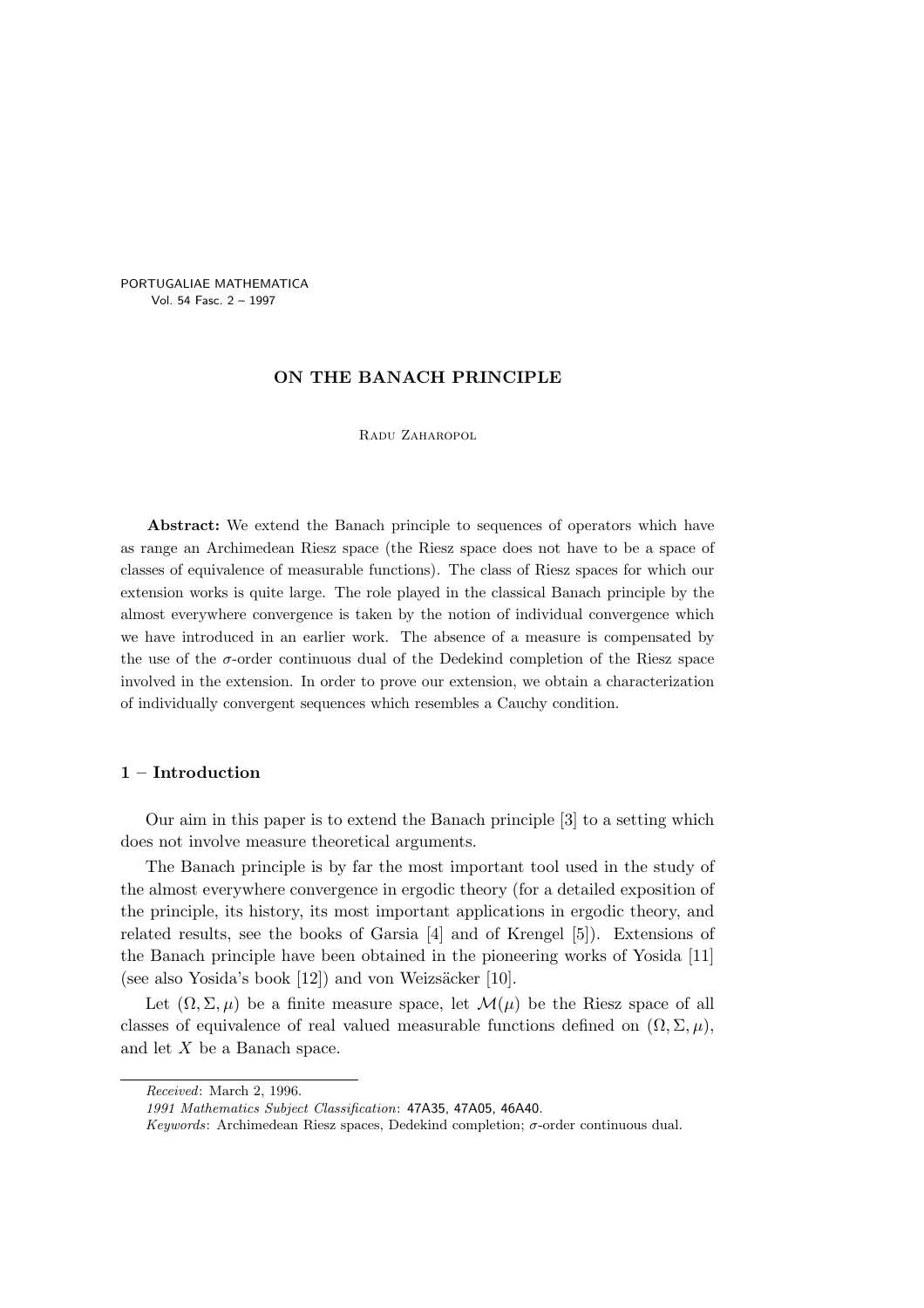A mapping  $T: X \to \mathcal{M}(\mu)$  is called continuous in measure if  $Tx_n \to Tx$  in measure whenever  $||x_n - x|| \to 0$ .

The Banach principle can be formulated as follows:

**Theorem 1.** Let  $(T_n)_{n\in\mathbb{N}}$  be a sequence of linear operators continuous in measure,  $T_n: X \to \mathcal{M}(\mu)$  for every  $n \in \mathbb{N}$ , and set  $T^*x = \sup_{n \in \mathbb{N}} |T_n x|$  for every  $x \in X$ .

- a) If  $T^*x < +\infty$   $\mu$ -a.e. for every  $x \in X$ , then there exists a positive monotone nonincreasing function  $C: (0, +\infty) \to \mathbb{R}$  such that  $\lim_{\lambda \to +\infty} C(\lambda) = 0$ , and such that  $\mu({T^*x > \lambda ||x||}) \leq C(\lambda)$  for every  $\lambda \in \mathbb{R}, \lambda > 0$  and for every  $x \in X$ .
- b) If there exists a function C as in a), then the set  $\mathcal{F} = \{x \in X \mid (T_n x)_{n \in \mathbb{N}}\}$ converges  $\mu$ -a.e.} is closed in the norm topology of X. In particular, if  $T^*x < +\infty$   $\mu$ -a.e. for every  $x \in X$ , then  $\mathcal F$  is closed.

The most common use of the Banach principle is in the case in which we want to show that  $\mathcal{F} = X$ . Then, in view of Theorem 1, it is enough to show that  $T^*x < +\infty$   $\mu$ -a.e. for every  $x \in X$ , and that  $\mathcal F$  contains a dense subset of X.

Let E be an order complete Riesz space, and let  $E_c'$  be the  $\sigma$ -order continuous dual of E; we say that E has property  $P$  if  $E_c'$  separates the points of E. We say that an Archimedean Riesz space  $F$  has property  $\mathcal P$  if the Dedekind completion  $\overline{F}$  of F has property  $\mathcal{P}$ .

Now let  $X$  be a Banach space, and let  $E$  be an Archimedean Riesz space which has property  $P$ . We will extend Theorem 1 to sequences of linear operators  $(T_n)_{n\in\mathbb{N}}, T_n: X \to E$  for every  $n \in \mathbb{N}$ .

As we mentioned before, the Banach principle has been extended by Yosida [11] and von Weizsäcker [10]. However, their extensions do not have the flavor of the Banach principle since by the time the works of Yosida and von Weizsäcker were created, there was no suitable notion to be used instead of the almost everywhere convergence. We will circumvent this difficulty by using the individual convergence which we introduced in our papers [16] and [17] inspired by the works of Nakano [7] and Ornstein [8].

The terminology and results used in this paper can be found in the books of Aliprantis and Burkinshaw [1, 2], Luxemburg and Zaanen [6], Schaefer [9], Zaanen [13], and in our papers [14, 15, 16, 17].

Let E be an Archimedean Riesz space, and let  $\widehat{E}$  be the Dedekind completion of E. Given  $w \in \widehat{E}$ , we will denote by  $B(w)$  the projection band generated by the singleton  $\{w\}$  in  $\widehat{E}$  and by  $P_w$  the band projection associated to  $B(w)$ .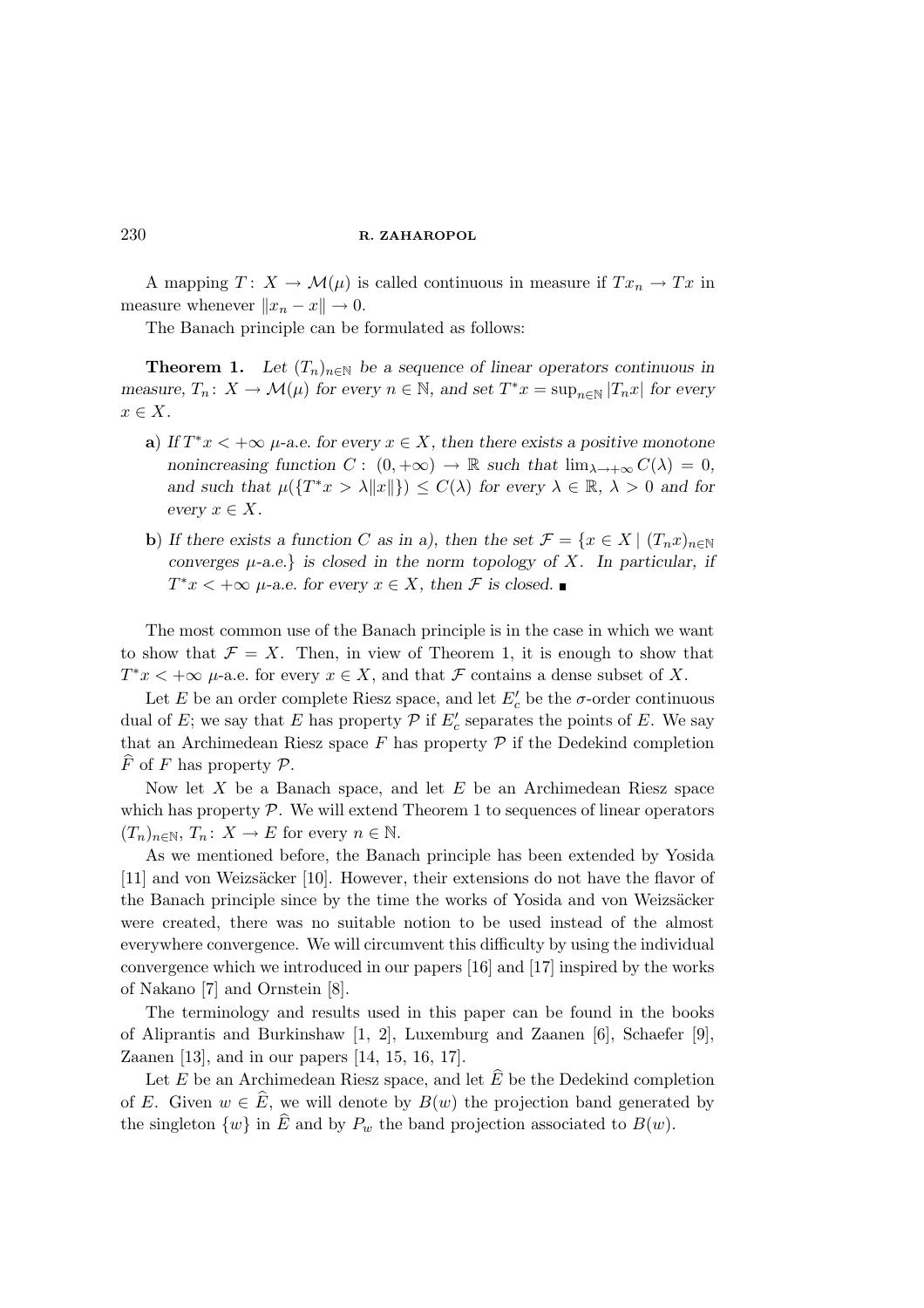Let X be a Banach space, and let  $T: X \to E$  be an operator (T need not be linear). We say that  $T$  is continuous in duality if the sequence of real numbers  $(\langle P_{(|Tx_n-Tx|-\varepsilon v)}+v,z\rangle)_{n\in\mathbb{N}}$  converges to zero whenever  $v\in \widehat{E}, v\geq 0, z\in E'_c$ ,  $z \geq 0, \varepsilon \in \mathbb{R}, \varepsilon > 0, x \in X$ , and whenever  $(x_n)_{n \in \mathbb{N}}$  is a sequence of elements of X such that  $(x_n)$  norm converges to x.

Given a sequence  $(u_n)_{n\in\mathbb{N}}$  of positive elements of E, we will denote by  $B_{\infty}((u_n)_n)$  the largest band in  $\widehat{E}$  on which  $(u_n)_n$  is unbounded (see [16] for details).

Let  $(T_n)_{n\in\mathbb{N}}$  be a sequence of mappings,  $T_n: X \to E$  for every  $n \in \mathbb{N}$ . We say that  $(T_n)_n$  has property  $\mathcal D$  if  $B_\infty((|T_n x|)_n) = 0$  for every  $x \in X$ .

Let  $(u_n)_{n\in\mathbb{N}}$  be a sequence of positive elements of E (throughout this paper, the notation  $u < v$  means  $u \leq v$  and  $u \neq v$  whenever u and v are elements of a Riesz space). Set (see [16]):

$$
B_{OS}((u_n)_n) = \left\{ u \in \widehat{E} \middle| \begin{array}{l} u = 0 \text{ or } u \neq 0 \text{, and for every } v \in \widehat{E}, 0 < v \leq |u|, \\ \text{there exist } w \in \widehat{E}, 0 < w \leq v \text{, and } \alpha, \beta \in \mathbb{R}, \\ 0 < \beta < \alpha \text{, such that} \\ \left( \limsup_n \left( ((u_n - \beta w)^-) \wedge w \right) \right) \wedge \\ \wedge \left( \limsup_n \left( ((u_n - \alpha w)^+) \wedge w \right) \right) \neq 0 \end{array} \right\}
$$

and

$$
B_{NOS}((u_n)_n) = \begin{cases} u = 0 \text{ or } u \neq 0, \text{ and for every } v \in \hat{E}, 0 < v \leq |u|, \\ \text{there exists } w \in \hat{E}, 0 < w \leq v, \text{ such that} \\ \left(\limsup_n \left(((u_n - \beta s)^-) \land s\right)\right) \land \\ \land \left(\limsup_n \left(((u_n - \alpha s)^+) \land s\right)\right) = 0 \\ \text{for every } s \in \hat{E}, 0 \leq s \leq w, \text{ and for every} \\ \alpha, \beta \in \mathbb{R}, 0 < \beta < \alpha. \end{cases}.
$$

It can be shown (see Proposition 2 of [16]) that  $B_{OS}(u_n)_n$  and  $B_{NOS}(u_n)_n$ are projection bands in  $\hat{E}$ ; moreover,  $\hat{E}$  is the order direct sum of  $B_{OS}(u_n)_n$ ) and  $B_{NOS}((u_n)_n)$ . As in [16], we call  $B_{OS}((u_n)_n)$  the band of oscillations of the sequence  $(u_n)_n$ .

Let  $B_d((u_n)_n)$  be the (projection) band in  $\widehat{E}$  generated by  $B_{\infty}((u_n)_n) \cup$  $B_{OS}(u_n)_n$   $(B_d(u_n)_n)$  is called the band of divergence of the sequence  $(u_n)_n$ . We say that  $(u_n)_n$  converges individually (on  $\hat{E}$ ) if  $B_d((u_n)_n) = 0$ .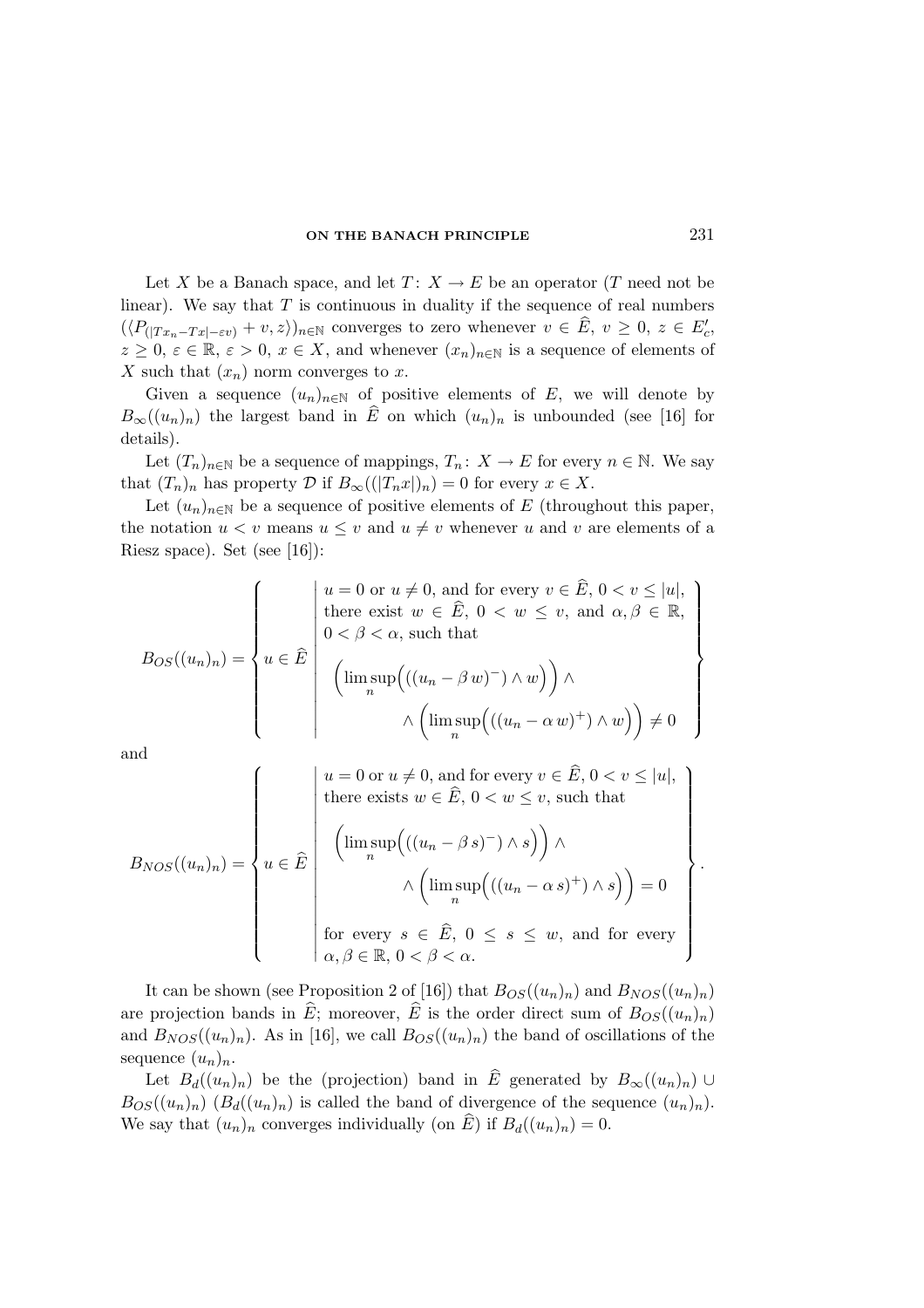If  $(u_n)_{n\in\mathbb{N}}$  is a sequence of (not necessarily positive) elements of E, we say that  $(u_n)_n$  converges individually (on  $\widehat{E}$ ) if both sequences  $(u_n^+)_n$  and  $(u_n^-)_n$  converge individually (see [17]).

The main result of the paper is the following extension of Theorem 1:

**Theorem 2.** Let E be an Archimedean Riesz space which has property  $P$ , let  $\widehat{E}$  be the Dedekind completion of E, and let  $\widehat{E}'_c$  be the  $\sigma$ -order continuous dual of E. Let X be a Banach space, let  $(T_n)_{n\in\mathbb{N}}$  be a sequence of linear operators,  $T_n: X \to E$  for every  $n \in \mathbb{N}$  such that  $T_n$  is continuous in duality for every  $n \in \mathbb{N}$ . Then the following assertions are true:

- a) If the sequence  $(T_n)_{n\in\mathbb{N}}$  has property D, then for every  $v \in \widehat{E}$ ,  $v \ge 0$ , and for every  $z \in \hat{E}'_c$ ,  $z \geq 0$ , there exists a monotone nonincreasing function  $C_{v,z}$ :  $(0, +\infty) \to \mathbb{R}$  such that  $\lim_{\lambda \to +\infty} C_{v,z}(\lambda) = 0$ , and such that  $\sup_n \langle P_{(\bigvee_{l=1}^n |T_l x| - \lambda ||x||v)^+} v, z \rangle \leq C_{v,z}(\lambda)$  for every  $x \in X$  and  $\lambda \in \mathbb{R}, \lambda > 0$ .
- **b**) If for every  $v \in \widehat{E}$ ,  $v \ge 0$  and for every  $z \in \widehat{E}'_c$ ,  $z \ge 0$ , there exists a function  $C_{v,z}$  as in a), then the set  $\mathcal{F} = \{x \in X \mid \text{the sequence } (T_n x)_{n \in \mathbb{N}}\}$ converges individually on  $\widehat{E}$  is closed in the norm topology of X.

Let E be an Archimedean Riesz space, and let  $\hat{E}$  be the Dedekind completion of E. It is easy to see that E has property  $P$  if and only if  $\hat{E}$  has property  $P$ . If  $(u_n)_n$  is a sequence of elements of E, then we may also think of  $(u_n)_n$  as a sequence of elements of  $\hat{E}$ ; it follows that  $(u_n)_n$  converges individually on  $\hat{E}$  as a sequence of elements of E if and only if it converges individually on  $\hat{E}$  whenever we think of  $(u_n)_n$  as a sequence of elements of E. If X is a Banach space, if  $(T_n)_{n\in\mathbb{N}}$  is a sequence of linear operators,  $T_n: X \to E$  for every  $n \in \mathbb{N}$ , and if we think of E as a Riesz subspace of E, then we can define  $T_n : X \to E$ ,  $T_n(x) = T_n(x)$  for every  $x \in X$  and  $n \in \mathbb{N}$ ; it is easy to see that  $T_n$  is continuous in duality if and only if  $T_n$  is continuous in duality and that the sequence  $(T_n)_n$ has property  $D$  if and only if  $(T_n)_n$  has property  $D$ . We conclude that in order to prove Theorem 2 it is enough to prove it under the assumption that  $E$  is an order complete Riesz space (that is, we may assume that  $E = \overline{E}$  in Theorem 2).

The paper is organized as follows: in the next section (Section 2) we will discuss several technical results; in Section 3 we obtain a reformulation of the definition of the individually convergent sequences; finally, in the last section (Section 4) we will use the results obtained in Section 2 and Section 3 in order to prove Theorem 2.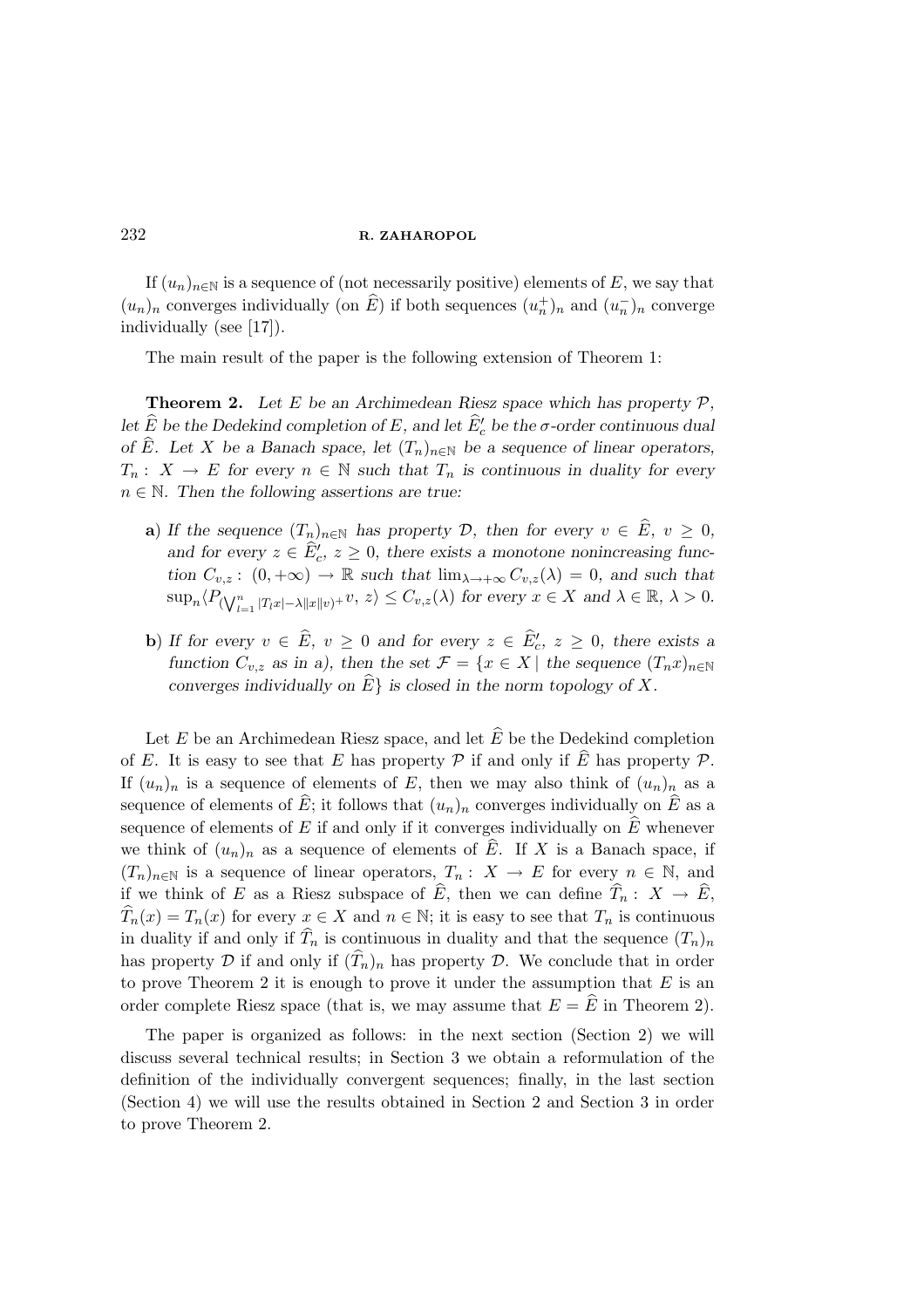## 2 – Some useful results

As mentioned in Introduction, we will be concerned in this section with several results we need in order to prove Theorem 2.

In the next two lemmas we will assume given a Riesz space G. For  $w \in G$ , we will denote by  $H(w)$  the principal projection band generated by the singleton  $\{w\}$ and by  $Q_w$  the band projection associated with  $H(w)$  (naturally, the notations will be used provided that the principal projection band exists). The proofs of the two lemmas are straightforward: the assertion of Lemma 3 is a consequence of a well-known property of principal projection bands (see, for example, Theorem 24.7, pp. 135–136 of [6]); the proof of Lemma 4 follows from the equality  $Q_{s+t} = Q_s + Q_t - Q_{s\wedge t}$  which is valid whenever s, t are projection elements in G,  $s \ge 0, t \ge 0$  (see, for example, p. 36 of [2]).

**Lemma 3.** Assume that  $G$  is order complete, and let  $A$  be a subset of positive elements of G such that sup A exists in G. Then  $Q_{\text{sup A}}u = \sup_{v \in A} Q_v u$  for every  $u \in G$ ,  $u \geq 0$ . (Note that  $\sup_{v \in A} Q_v u$  exists in G since  $Q_v u$  is a component of u; hence, the set  $\{Q_v u \mid v \in A\}$  is bounded above by  $u$ .)

**Lemma 4.** Assume that G has the projection property, and let  $u, v, w \in G$ be such that  $u \geq 0$ ,  $v \geq 0$  and  $w \geq 0$ .

- a) If v is a component of u, and if  $w = u v$ , then  $Q_u = Q_v + Q_w$ .
- b) If  $u \leq v + w$ , then  $Q_u \leq Q_v + Q_w$ .

Let E be an order complete Riesz space, let  $E_c'$  be the vector space of all order bounded  $\sigma$ -order continuous linear functionals on E, and let  $(E'_c)'$  be the order dual of  $E_c'$ . Consider the natural embedding  $\psi: E \to (E_c')', \psi(u): E_c' \to \mathbb{R}$ ,  $\psi(u)(x) = x(u)$   $( = \langle u, x \rangle)$  for every  $x \in E_c'$  and  $u \in E$ . It is well-known that  $\psi$ is a lattice preserving operator; also well-known is the fact that  $\psi$  is one-to-one if and only if  $E_c'$  separates the points of E, that is,  $\psi$  is one-to-one if and only if E has property  $P$  (for a discussion of the above-mentioned properties of the natural embedding, see pp. 58–59 of [2]).

**Proposition 5.** If an order complete Riesz space E has property  $P$ , then the natural embedding  $\psi: E \to (E'_c)'$  preserves countable infima and suprema.

**Proof:** Since E has property P we may think of E as a Riesz subspace of  $(E_c')'$ . Thus, in order to prove that  $\psi$  preserves countable suprema and infima, it is enough to prove that  $u_n \downarrow 0$  in E implies that  $u_n \downarrow 0$  in  $(E_c')'$ .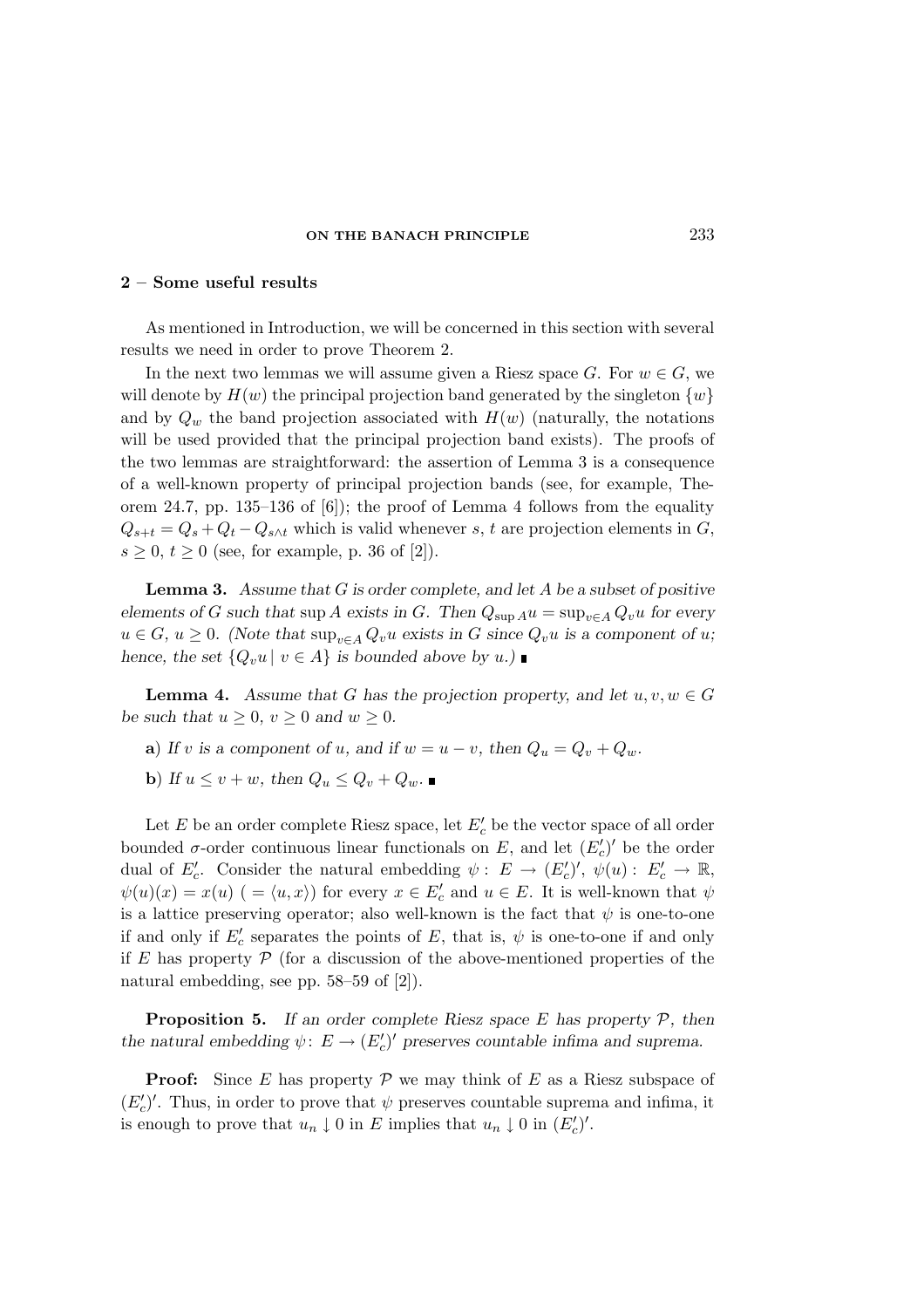To this end, let  $u_n \downarrow 0$  in E. Since  $(E_c')'$  is order complete, it follows that there exists  $u' \in (E'_c)'$  such that  $u_n \downarrow u'$  in  $(E'_c)'$ .

Let  $0 \leq x \in E'_c$ . By Proposition 4.2, p. 72 of [9], we obtain that  $\langle x, u_n \rangle \downarrow$  $\langle x, u'' \rangle$ . Since  $u_n \downarrow 0$  in E, it also follows that  $\langle x, u_n \rangle \downarrow 0$ . We conclude that  $u'=0.$ 

### 3 – A characterization of the individually convergent sequences

As pointed out in Introduction, in this section we will obtain a rather simple necessary and sufficient condition for the individual convergence of a sequence of elements of an Archimedean Riesz space.

We mentioned in Introduction that in order to prove Theorem 2, we may restrict our attention to order complete Riesz spaces, only. Thus, from now on throughout the paper (unless otherwise stated), we will assume given an order complete Riesz space E.

**Lemma 6.** Let  $(u_n)_{n\in\mathbb{N}}$  be a sequence of positive elements of E, and assume that  $B_{\infty}((u_n)_n) = 0$ . Then for every  $t \in E$ ,  $t > 0$ , there exists  $s \in E$ ,  $0 < s \le t$ , such that the sequence  $(P_s u_n)_n$  is order bounded in E.

**Proof:** Let  $(u_n)_{n\in\mathbb{N}}$  be a sequence of positive elements of E such that  $B_{\infty}((u_n)_n)=0$ , and let  $t \in E$ ,  $t > 0$ .

Set  $v_n = \bigvee_{k=1}^n u_k$  for every  $n \in \mathbb{N}$ .

Since  $B_{\infty}((u_n)_n) = 0$ , it follows that  $(u_n)_n$  is not unbounded on  $B(t)$ ; hence, the sequence  $(v_n)_n$  is not unbounded on  $B(t)$ , as well.

Using Lemma 9-(a) of [14], we conclude that  $(v_n)_n$  does not diverge individually to  $\infty$  on  $B(t)$ .

Since  $(v_n)_n$  is a monotonic nondecreasing sequence, we may apply Lemma 7 of [14]. Accordingly, there exist a nonzero component s of t and  $\lambda \in \mathbb{R}, \lambda > 0$ , such that  $P_s v_n \leq \lambda s$  for every  $n \in \mathbb{N}$ . Clearly, the sequence  $(P_s u_n)_n$  is order bounded since  $0 \le P_s u_n \leq \lambda s$  for every  $n \in \mathbb{N}$ .

**Lemma 7.** Let  $(u_n)_{n\in\mathbb{N}}$  be a sequence of positive elements of E, and suppose that  $B_{OS}((u_n)_n) = 0$ . Let  $s \in E$ ,  $s \geq 0$ , and assume that the sequence  $(P_s u_n)_n$ is order bounded in E. Then,  $\liminf_{n} P_s u_n = \limsup_{n} P_s u_n$ .

**Proof:** Let  $(u_n)_{n\in\mathbb{N}}$  be a sequence of positive elements of E such that  $B_{OS}(u_n)_n = 0$ , let  $s \in E$ ,  $s \geq 0$ , and suppose that the sequence  $(P_s u_n)_n$  is order bounded in E.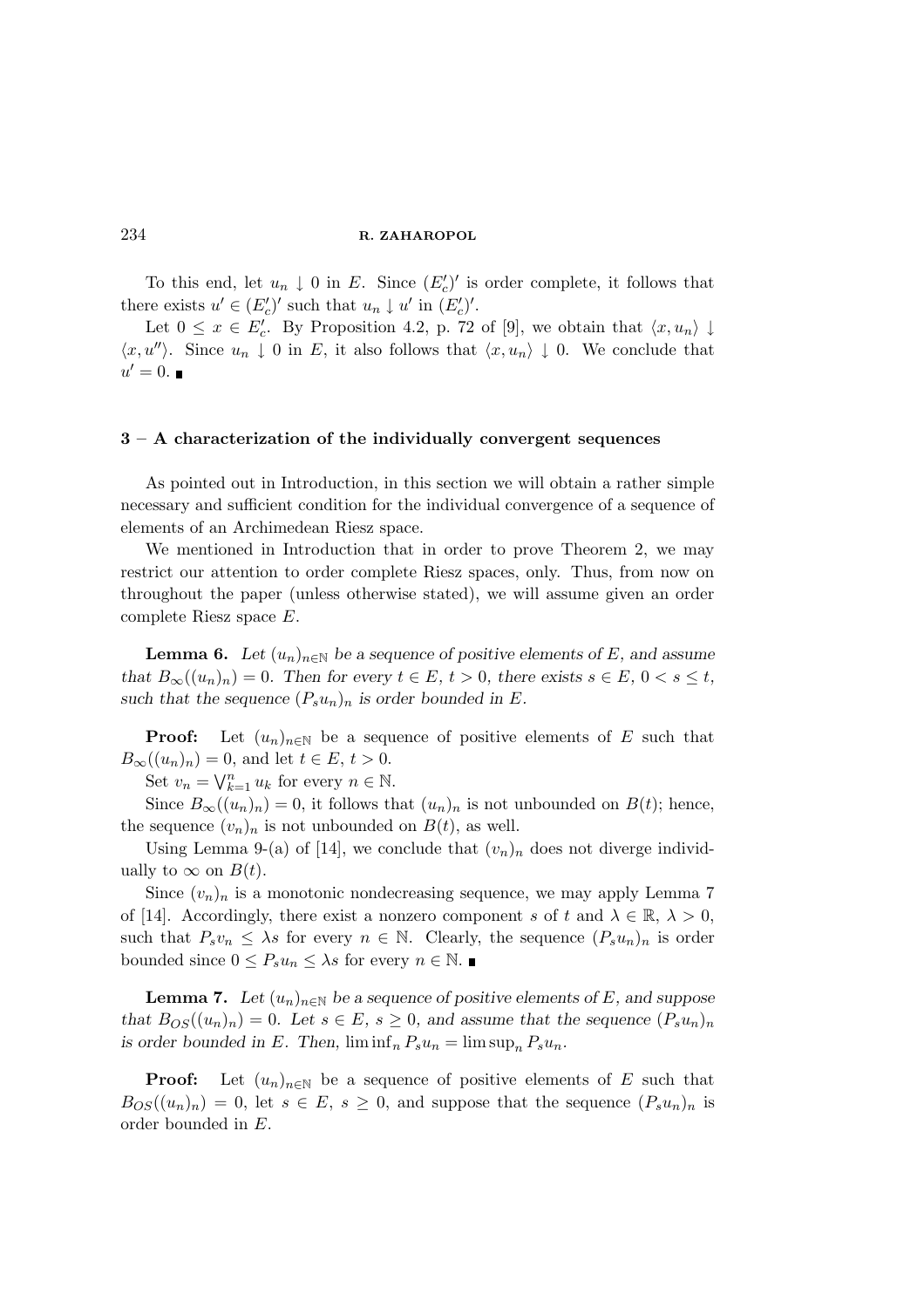Set  $u_S = \limsup_n P_s u_n$  and  $u_I = \liminf_n P_s u_n$ , and assume that  $u_I \neq u_S$ .

Now set  $t = u_S - u_I$ . Then  $t > 0$ . Our goal is to prove that  $t \in B_{OS}((u_n)_n)$ ; thus, we obtain a contradiction since we assume that  $B_{OS}(u_n)_n = 0$ .

Let  $q \in E$ ,  $0 < q \le t$ ; we will study the following two cases:

i)  $q \wedge u_I = 0$ 

and

ii)  $q \wedge u_I \neq 0$ .

The proof of the proposition will be completed as soon as we show that in each case there exist  $r \in E$ ,  $0 < r \leq q$ ,  $\alpha, \beta \in \mathbb{R}$ ,  $0 < \beta < \alpha$ , such that  $(\limsup_n(((u_n - \beta r)^-) \wedge r)) \wedge (\limsup_n(((u_n - \alpha r)^+) \wedge r)) \neq 0.$ 

i) Let  $\alpha, \beta \in \mathbb{R}$  be such that  $0 < \beta < \alpha < 1$ , and set  $r = q$ .

Taking into consideration that  $u_S \in B(s)$ , and  $u_I \in B(s)$ , we obtain that  $q \in B(s)$ ; therefore,  $((u_n - \beta q)^-) \wedge q \in B(s)$  for every  $n \in \mathbb{N}$ .

It follows that

(7.1) 
$$
\limsup_{n} \left( ((u_n - \beta q)^{-}) \wedge q \right) = \limsup_{n} \left( P_s \left( ((u_n - \beta q)^{-}) \wedge q \right) \right) =
$$

$$
= \limsup_{n} \left( ((\beta q - P_s u_n)^{+}) \wedge q \right) = \left( (\beta q - \liminf_{n} P_s u_n) \vee 0 \right) \wedge q
$$

$$
= P_q \left( \left( (\beta q - u_I) \vee 0 \right) \wedge q \right) = \left( (\beta q - P_q u_I) \vee 0 \right) \wedge q = (\beta q) \wedge q = \beta q.
$$

It also follows that

(7.2) 
$$
\limsup_{n} \left( ((u_n - \alpha q)^+) \wedge q \right) = \limsup_{n} \left( P_s \left( ((u_n - \alpha q)^+) \wedge q \right) \right) = \\ = \left( \left( (\limsup_{n} P_s u_n) - \alpha q \right) \vee 0 \right) \wedge q = \left( (u_S - \alpha q) \vee 0 \right) \wedge q
$$

$$
= \left( (u_S - u_I + u_I - \alpha q) \vee 0 \right) \wedge q \ge (q - \alpha q) \wedge q = (1 - \alpha) q.
$$

Using  $(7.1)$  and  $(7.2)$ , we conclude that

$$
\left(\limsup_{n}\left(((u_n-\beta q)^{-})\wedge q\right)\right)\wedge \left(\limsup_{n}\left(((u_n-\alpha q)^{+})\wedge q\right)\right) \ge \left(\min\{1-\alpha,\beta\}\right)q\neq 0.
$$

ii) Using the Freudenthal spectral theorem (see, for example, [2, Theorem 6.8, pp. 82–83]), we obtain that there exists a nonzero component w of  $u_I$  in E and a real number  $a, a > 0$ , such that  $aw \leq \frac{1}{2}$  $rac{1}{2}(q\wedge u_I).$ 

Set  $r = aw$ ,  $\alpha = \frac{1}{a} + 1$  and  $\beta = \frac{1}{a} + \frac{1}{2}$  $\frac{1}{2}$ .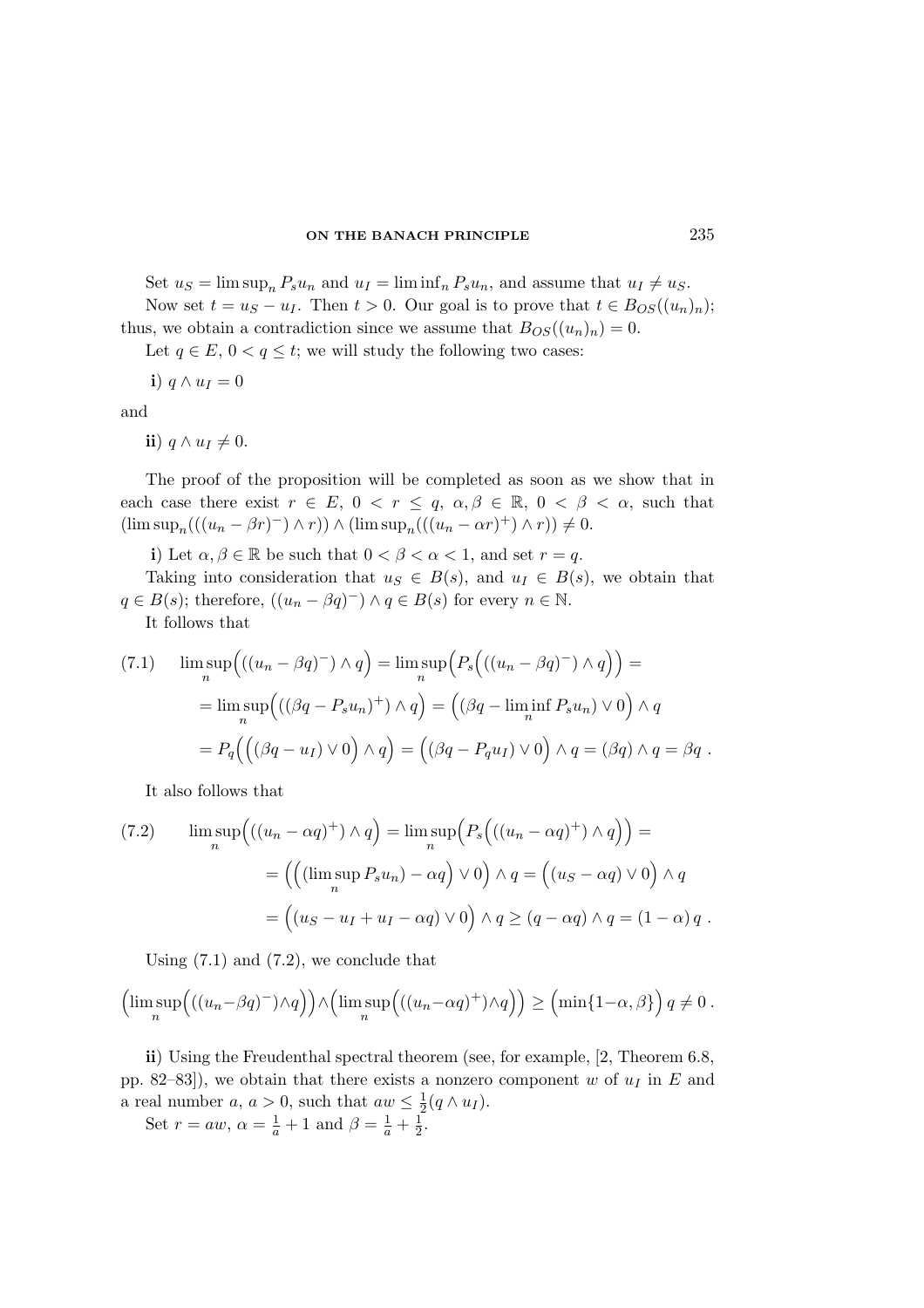Since w is a component of  $u_I$ , and since  $u_I \in B(s)$ , it follows that  $((u_n - \beta a w)^-) \wedge (aw) \in B(s)$  for every  $n \in \mathbb{N}$ . Thus, we obtain that

$$
\limsup_{n} \left( ((u_n - \beta a w)^{-}) \wedge (aw) \right) = \limsup_{n} P_s \left( ((u_n - \beta a w)^{-}) \wedge (aw) \right) =
$$
  
= 
$$
\limsup_{n} P_s \left( ((\beta a w - u_n)^{+}) \wedge (aw) \right) = \left( \beta a w - \liminf_{n} P_s u_n \right)^{+} \wedge (aw)
$$
  
= 
$$
\left( w + \frac{a}{2} w - u_I \right)^{+} \wedge (aw) .
$$

Since  $w - u_I \leq 0$ , and since  $(\frac{a}{2}w) \wedge (u_I - w) = 0$ , it follows that  $(w + \frac{a}{2} w - u_I)^+ = \frac{a}{2} w$ ; therefore,  $(w + \frac{a}{2} w - u_I)^+ \wedge (aw) = \frac{a}{2} w$ . Accordingly,

(7.3) 
$$
\limsup_n ((u_n - \beta a w)^-) \wedge (a w) = \frac{a}{2} w.
$$

Using again the fact that w is a component of  $u_I$  and  $u_I \in B(s)$ , we deduce that  $(u_n - \alpha a w)^+ \wedge (a w) \in B(s)$  for every  $n \in \mathbb{N}$ . Accordingly,

$$
(7.4) \quad \limsup_{n} \left( ((u_n - \alpha a w)^+) \wedge (aw) \right) = \limsup_{n} P_s \left( ((u_n - \alpha a w)^+) \wedge (aw) \right) =
$$
\n
$$
= \left( \left( \limsup_{n} (P_s u_n) - \alpha a w \right)^+ \right) \wedge (aw) = \left( \left( u_S - \left( \frac{1}{a} + 1 \right) a w \right)^+ \right) \wedge (aw)
$$
\n
$$
= \left( u_S - w - aw \right)^+ \wedge (aw) = \left( u_S - u_I + u_I - w - aw \right)^+ \wedge (aw)
$$
\n
$$
\geq \left( \left( q \wedge u_I \right) - aw \right)^+ \wedge (aw) \geq (2aw - aw) \wedge (aw) = aw .
$$

In view of (7.3) and (7.4), we conclude that

$$
\left(\limsup_n \left( ((u_n - \beta a w)^{-}) \wedge (aw) \right) \right) \wedge \left( \limsup_n \left( ((u_n - \alpha a w)^{+}) \wedge (aw) \right) \right) \ge \frac{a}{2} w . \blacksquare
$$

**Proposition 8.** Let  $(u_n)_{n\in\mathbb{N}}$  be a sequence of positive elements of E, and assume that  $(u_n)_n$  converges individually on E. Then for every  $t \in E$ ,  $t > 0$ , there exists  $s \in E$ ,  $0 < s \le t$ , such that the sequence  $(P_s u_n)_n$  is order bounded in E, and such that  $\liminf_{n} P_s u_n = \limsup_{n} P_s u_n$ .

**Proof:** Let  $t \in E$ ,  $t > 0$ . Since  $B_{\infty}((u_n)_n) = 0$ , by Lemma 6, there exists  $s \in E, 0 < s \leq t$ , such that the sequence  $(P_s u_n)_n$  is order bounded in E. Taking into consideration that  $B_{OS}(u_n)_n = 0$ , and using Lemma 7, we obtain that  $\liminf_{n} P_s u_n = \limsup_{n} P_s u_n$ .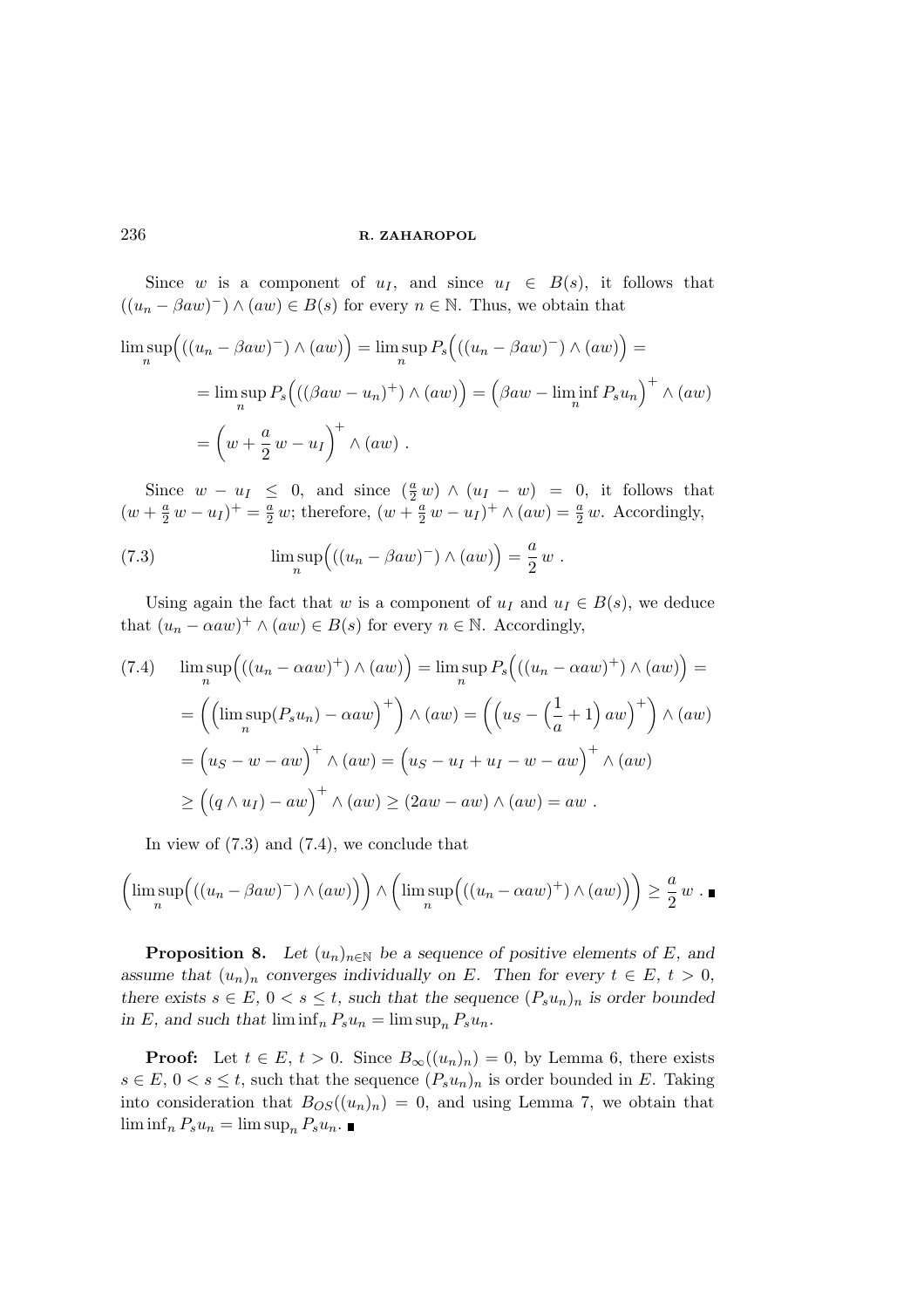Given a doubly indexed sequence  $(u_{nk})_{(n,k)\in\mathbb{N}\times\mathbb{N}}$ , set  $\limsup_{(n,k)} u_{nk}$  $\bigwedge_{l\in\mathbb{N}}\bigvee_{n\geq l}$  $\lim_{\substack{n\geq l\\k\geq l}} u_{nk}$  and  $\liminf_{(n,k)} u_{nk} = \bigvee_{l\in\mathbb{N}} \bigwedge_{\substack{n\geq l\\k\geq l}}$  $k \geq l$  $u_{nk}$  whenever the right hand sides of the above equalities exist.

Now let  $(u_{nk})_{(n,k)\in\mathbb{N}\times\mathbb{N}}$  be a doubly indexed sequence of elements of E such that  $u_{nk} \geq 0$  for every  $(n, k) \in \mathbb{N} \times \mathbb{N}$ . We say that  $(u_{nk})_{(n,k)\in\mathbb{N}\times\mathbb{N}}$  converges individually to zero if  $\limsup_{(n,k)} (u_{nk} \wedge v) = 0$  for every  $v \in E, v \ge 0$ .

**Lemma 9.** Let  $(u_n)_{n\in\mathbb{N}}$  be a seequence of positive elements of E. Assume that  $(u_n)_n$  is order bounded in E, and that  $\liminf_n u_n = \limsup_n u_n$ . Set  $v_{nk} =$  $u_n - u_k$  for every  $n, k \in \mathbb{N}$ . Then the doubly indexed sequence  $(|v_{nk}|)_{(n,k)\in\mathbb{N}\times\mathbb{N}}$ converges individually to zero.

**Proof:** Since  $(u_n)_n$  is order bounded and since  $0 \leq |v_{nk}| \leq u_n + u_k$  for every  $(n, k) \in \mathbb{N} \times \mathbb{N}$  it follows that  $(|v_{nk}|)_{(n,k)}$  is also order bounded; therefore,  $\limsup_{(n,k)} |v_{nk}|$  exists in E. Consequently, in order to prove that  $(|v_{nk}|)_{(n,k)}$ converges individually to zero, it is enough to prove that  $\limsup_{(n,k)} |v_{nk}| = 0$ .

Since

$$
\limsup_{(n,k)} |v_{nk}| = \bigwedge_{l \in \mathbb{N}} \bigvee_{\substack{n \geq l \\ k \geq l}} (v_{nk}^+ + v_{nk}^-)
$$
\n
$$
\leq \Big(\bigwedge_{l \in \mathbb{N}} \bigvee_{\substack{n \geq l \\ k \geq l}} v_{nk}^+\Big) + \Big(\bigwedge_{l \in \mathbb{N}} \bigvee_{\substack{n \geq l \\ k \geq l}} v_{nk}^-\Big)
$$
\n
$$
= \limsup_{(n,k)} v_{nk}^+ + \limsup_{(n,k)} v_{nk}^- ,
$$

it follows that the proof of the lemma is completed once we prove that  $\limsup_{(n,k)} v_{nk}^+ = 0$  and  $\limsup_{(n,k)} v_{nk}^- = 0$ .

Now,

$$
0 \leq \limsup_{(n,k)} v_{nk}^+ = \bigwedge_{l \in \mathbb{N}} \bigvee_{n \geq l} \Big( (u_n - u_k) \vee 0 \Big)
$$
  
= 
$$
\bigwedge_{l \in \mathbb{N}} \bigvee_{n \geq l} \Big( \Big( u_n + \Big( \bigvee_{k \geq l} (-u_k) \Big) \Big) \vee 0 \Big)
$$
  
= 
$$
\bigwedge_{l \in \mathbb{N}} \Big( \Big( \Big( \bigvee_{n \geq l} u_n \Big) - \Big( \bigwedge_{k \geq l} u_k \Big) \Big) \vee 0 \Big)
$$
  
= 
$$
\Big( \Big( \bigwedge_{l \in \mathbb{N}} \bigvee_{n \geq l} u_n \Big) - \Big( \bigvee_{l \in \mathbb{N}} \bigwedge_{k \geq l} u_k \Big) \Big) \vee 0 = 0.
$$

Thus,  $\limsup_{(n,k)} v_{nk}^+ = 0.$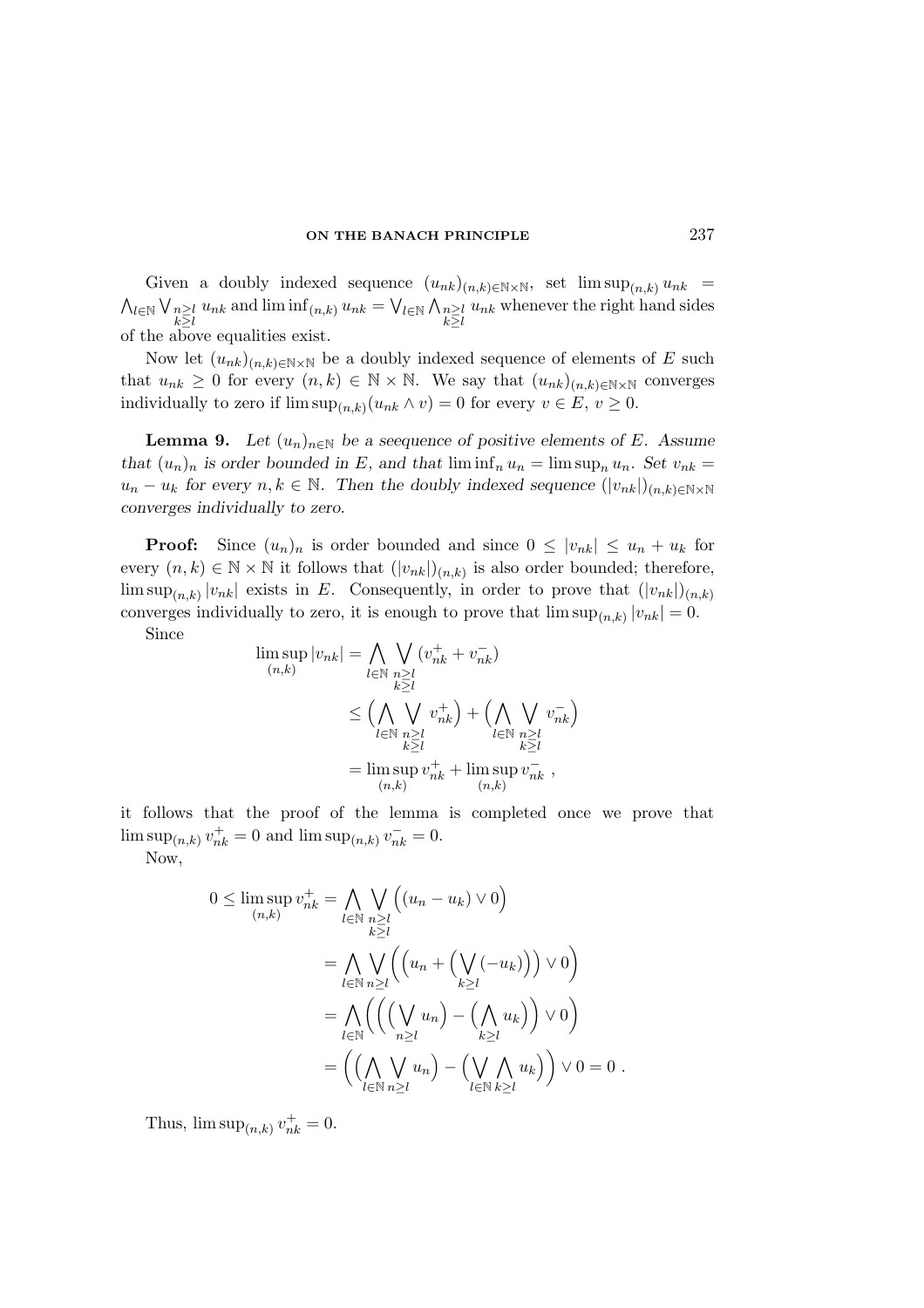Taking into consideration that  $v_{nk}^- = v_{kn}^+$  for every  $(n, k) \in \mathbb{N} \times \mathbb{N}$ , we obtain that  $\limsup_{(n,k)} v_{nk}^- = \limsup_{(n,k)} v_{kn}^+ = \limsup_{(k,n)} v_{kn}^+ = 0.$ 

**Proposition 10.** Let  $(u_n)_{n\in\mathbb{N}}$  be a sequence of positive elements of E, and assume that  $(u_n)_n$  converges individually on E. Set  $v_{nk} = u_n - u_k$  for every  $n, k \in \mathbb{N}$ . Then the doubly indexed sequence  $(|v_{nk}|)_{(n,k)\in\mathbb{N}\times\mathbb{N}}$  converges individually to zero.

**Proof:** Assume that  $(|v_{nk}|)_{(n,k)}$  does not converge individually to zero. Then there exists  $v \in E$ ,  $v > 0$  such that  $\limsup_{(n,k)}(|v_{nk} \wedge v|) \neq 0$ .

Set  $w = \limsup_{(n,k)} (|v_{nk}| \wedge v)$ . Taking into consideration that  $w > 0$ , by Proposition 8, we obtain that there exists  $s \in E$ ,  $0 < s \leq w$ , such that the sequence  $(P_s u_n)_n$  is order bounded in E, and such that  $\limsup_n P_s u_n =$  $\liminf_{n} P_s u_n$ .

It follows that  $\limsup_{(n,k)} |P_s u_n - P_s u_k| \neq 0$  since

$$
s = \limsup_{(n,k)} (|v_{nk}| \wedge s) \le \limsup_{(n,k)} (P_s(|v_{nk}|)) = \limsup_{(n,k)} |P_s u_n - P_s u_k|.
$$

We have obtained a contradiction since, by Lemma 9, the doubly indexed sequence  $(|P_s u_n - P_s u_k|)_{(n,k)}$  converges individually to zero. ■

**Proposition 11.** Let  $(u_n)_{n\in\mathbb{N}}$  be a sequence of positive elements of E, and set  $v_{nk} = u_n - u_k$  for every  $(n, k) \in \mathbb{N} \times \mathbb{N}$ . If the doubly indexed sequence  $(|v_{nk}|)_{(n,k)\in\mathbb{N}\times\mathbb{N}}$  converges individually to zero, then  $B_{\infty}((u_n)_n)=0$ .

**Proof:** Assume that  $B_{\infty}((u_n)_n) \neq 0$ . Then there exists  $v \in B_{\infty}((u_n)_n)$ ,  $v > 0$ .

Let  $l \in \mathbb{N}$ . Using Lemma 3 of [16] and Lemma 4 of [14], we obtain that the sequence  $((u_n - u_l)^+)_{n \geq l}$  is unbounded on  $B_{\infty}((u_n)_n)$ . Thus,

$$
\sup_{\substack{n\geq l\\k\geq l}}\Bigl(|u_n-u_k|\wedge v\Bigr)\geq \sup_{n\geq l}\Bigl(|u_n-u_l|\wedge v\Bigr)\geq \sup_{n\geq l}\Bigl((u_n-u_l)^+\wedge v\Bigr)=v.
$$

Accordingly,  $\inf_l \sup_{n\geq l}$  $k \geq l$  $(|u_n - u_k| \wedge v) = v \neq 0$ . We have obtained a contradiction since the doubly indexed sequence  $(|v_{nk}|)_{(n,k)\in\mathbb{N}\times\mathbb{N}}$  converges individually to zero.  $\blacksquare$ 

**Proposition 12.** Let  $(u_n)_{n\in\mathbb{N}}$  be a sequence of positive elements of E such that the doubly indexed sequence  $(|u_n - u_k|)_{(n,k)\in\mathbb{N}\times\mathbb{N}}$  converges individually to zero. If  $s \in E$ ,  $s \geq 0$  is such that the sequence  $(P_s u_n)_n$  is order bounded in E, then  $\limsup_n P_s u_n = \liminf_n P_s u_n$ .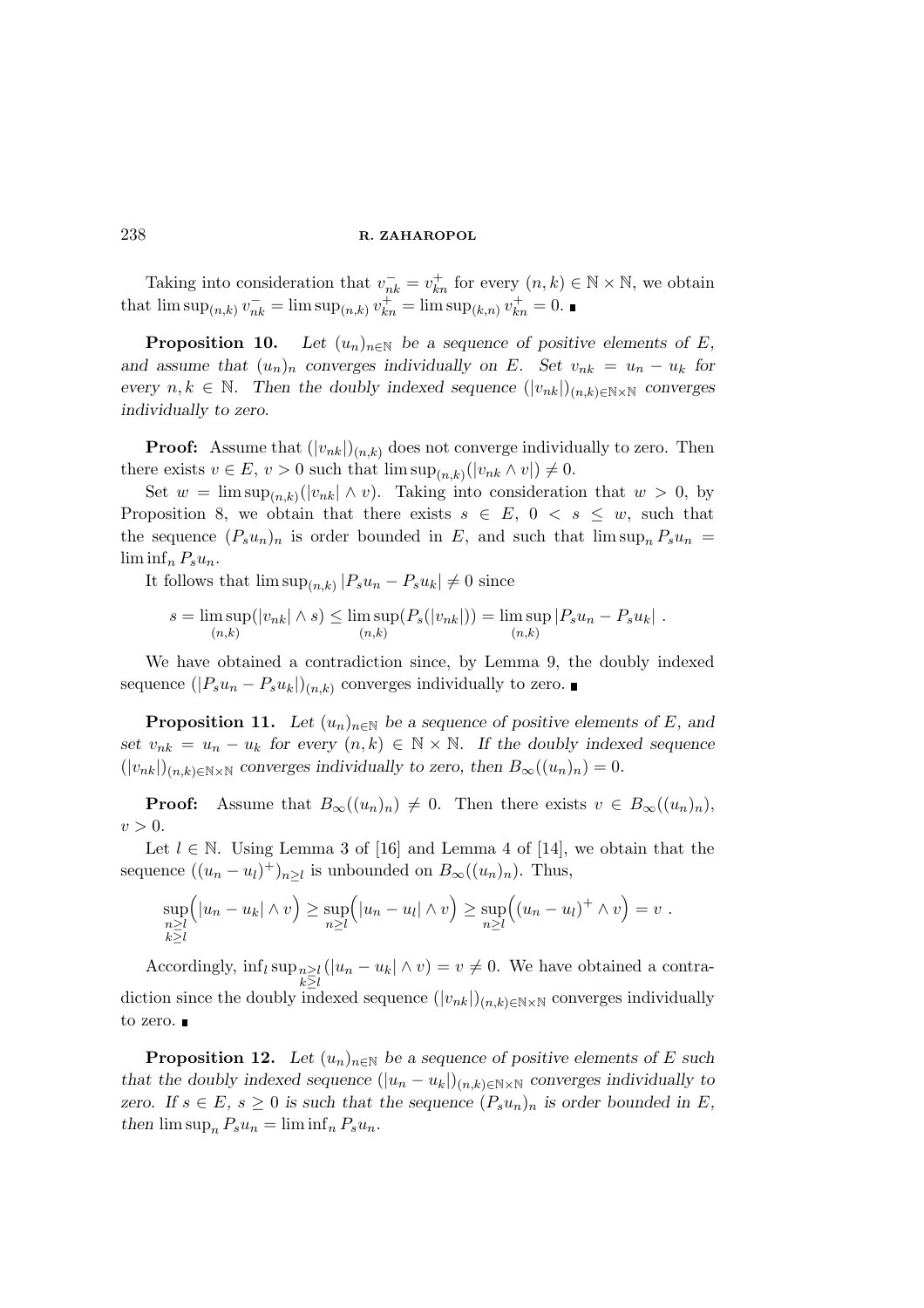**Proof:** Let  $s \in E$ ,  $s \geq 0$ , be such that the sequence  $(P_s u_n)_n$  is order bounded, and assume that  $\limsup_n P_s u_n \neq \liminf_n P_s u_n$ .

Set  $w = \limsup_n P_s u_n - \liminf_n P_s u_n$ . Clearly,  $w > 0$ .

We now note that since  $w \in B(s)$ , it follows that  $(u_n - u_k)^+ \wedge w \in B(s)$ , so  $P_s((u_n - u_k)^+ \wedge w) = (u_n - u_k)^+ \wedge w$  for every  $(n, k) \in \mathbb{N} \times \mathbb{N}$ . Thus, we obtain that

$$
0 = \limsup_{(n,k)} \left( |u_n - u_k| \wedge w \right) \ge \limsup_{(n,k)} \left( (u_n - u_k)^+ \wedge w \right)
$$
  
\n
$$
= \limsup_{(n,k)} P_s \left( (u_n - u_k)^+ \wedge w \right) = \bigwedge_{\substack{l} \substack{n \ge l \\ k \ge l}} \bigvee_{\substack{n \ge l \\ k \ge l}} \left( \left( (P_s u_n - P_s u_k) \vee 0 \right) \wedge w \right)
$$
  
\n
$$
= \left( \left( \bigwedge_{\substack{n \ge l \\ l}} \bigvee_{\substack{n \ge l \\ k \ge l}} P_s u_n - P_s u_k \right) \right) \vee 0 \right) \wedge w
$$
  
\n
$$
= \left( \left( \left( \bigwedge_{\substack{l} \substack{n \ge l \\ l}} P_s u_n \right) - \left( \bigvee_{\substack{l} \substack{k \ge l \\ k \ge l}} P_s u_k \right) \right) \vee 0 \right) \wedge w
$$
  
\n
$$
= \left( \limsup_{n} P_s u_n - \liminf_{n} P_s u_n \right)^+ \wedge w = w.
$$

We have obtained a contradiction since we have assumed that  $w \geq 0$ ,  $w \neq 0$ .

The next proposition offers a converse to Proposition 10.

**Proposition 13.** Let  $(u_n)_{n\in\mathbb{N}}$  be a sequence of positive elements of E. If the doubly indexed sequence  $(|u_n - u_k|)_{(n,k) \in \mathbb{N} \times \mathbb{N}}$  converges individually to zero, then the sequence  $(u_n)_n$  converges individually.

**Proof:** By Proposition 11,  $B_{\infty}((u_n)_n) = 0$ . Thus, in order to prove that the sequence  $(u_n)_n$  converges individually we have to prove that  $B_{OS}((u_n)_n) = 0$ .

To this end, assume that  $B_{OS}(u_n)_n \neq 0$ . Then, there exists  $t \in B_{OS}(u_n)_n$ ,  $t > 0$ . By Lemma 6, there exists  $s \in B_{OS}((u_n)_n)$ ,  $0 \leq s \leq t$ , such that the sequence  $(P_s u_n)_n$  is order bounded. By Proposition 12,  $\limsup_n P_s u_n =$  $\liminf_{n} P_s u_n$ .

Our goal is to prove that  $s \in B_{NOS}((u_n)_n)$ ; hence, we will obtain a contradiction. Thus, we have to prove that

$$
\left(\limsup_{n} \left( ((u_n - \beta w)^{-}) \wedge w \right) \right) \wedge \left( \limsup_{n} \left( ((u_n - \alpha w)^{+}) \wedge w \right) \right) = 0
$$

for every  $w \in E$ ,  $0 \le w \le s$ , and for every  $\alpha, \beta \in \mathbb{R}$ ,  $0 < \beta < \alpha$ .

To this end, let  $w \in E$ ,  $0 \le w \le s$ , and let  $\alpha, \beta \in \mathbb{R}$ ,  $0 < \beta < \alpha$ .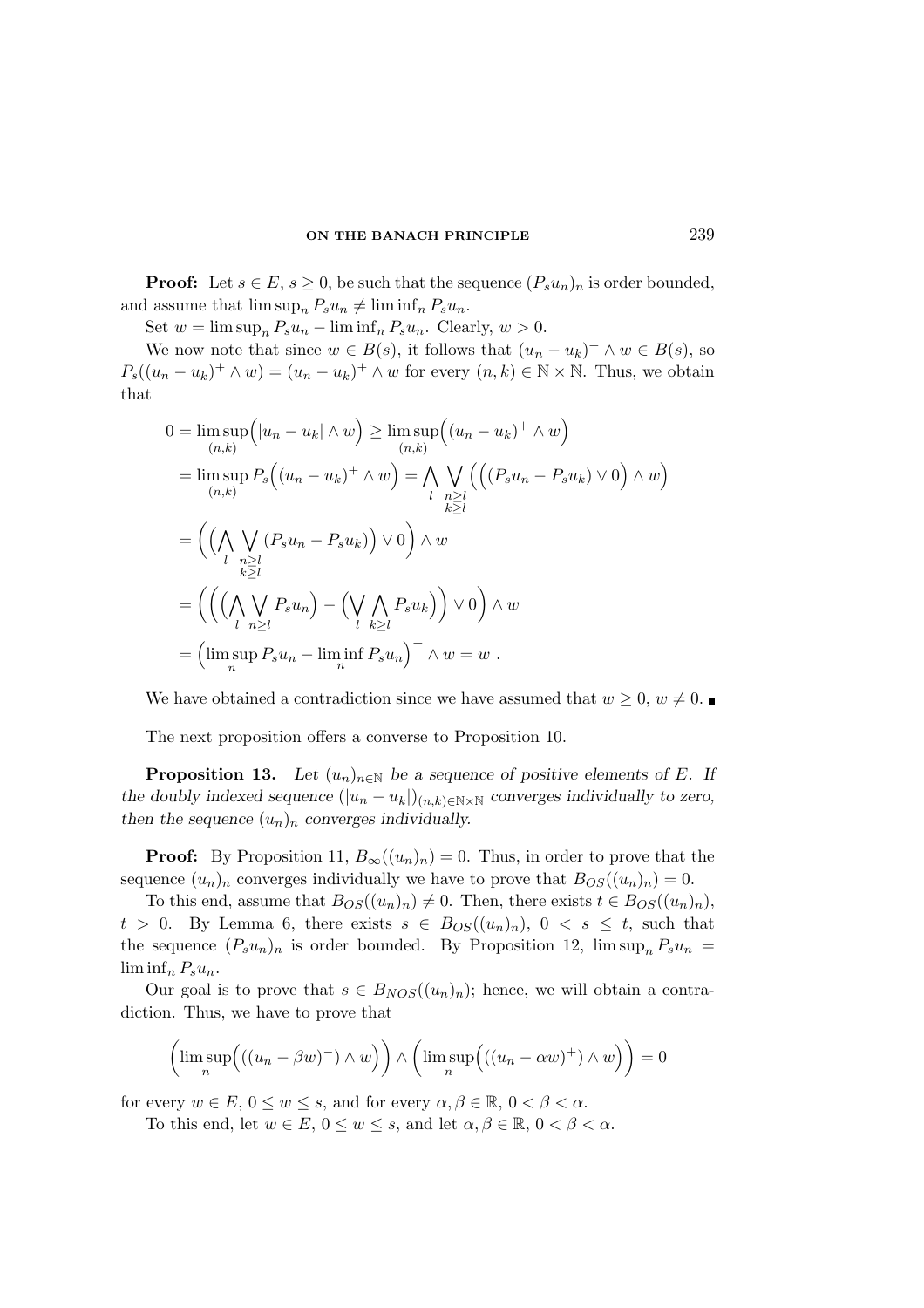Taking into consideration that  $w \in B(s)$ , we obtain that  $(u_n - \beta w)^- \wedge w \in$  $B(s)$ , and  $(u_n - \alpha w)^+ \wedge w \in B(s)$ ; therefore,  $P_s((u_n - \beta w)^- \wedge w) = (u_n - \beta w)^- \wedge w$ and  $P_s((u_n - \alpha w)^+ \wedge w) = (u_n - \alpha w)^+ \wedge w$  for every  $n \in \mathbb{N}$ . Accordingly,

$$
\left(\limsup_{n} \left( ((u_{n} - \beta w)^{-}) \wedge w \right) \right) \wedge \left( \limsup_{n} \left( ((u_{n} - \alpha w)^{+}) \wedge w \right) \right) =
$$
\n
$$
= \left( \limsup_{n} P_{s} \Big( ((u_{n} - \beta w)^{-}) \wedge w \Big) \Big) \wedge \left( \limsup_{n} P_{s} \Big( ((u_{n} - \alpha w)^{+}) \wedge w \Big) \right) \right)
$$
\n
$$
= \left( \limsup_{n} \Big( ((P_{s} u_{n} - \beta w)^{-}) \wedge w \Big) \Big) \wedge \left( \limsup_{n} \Big( ((P_{s} u_{n} - \alpha w)^{+}) \wedge w \Big) \right) \right)
$$
\n
$$
= \left( \limsup_{n} \Big( ((\beta w - P_{s} u_{n}) \vee 0) \wedge w \Big) \Big) \wedge \left( \limsup_{n} \Big( ((P_{s} u_{n} - \alpha w) \vee 0) \wedge w \Big) \right) \right)
$$
\n
$$
= \left( \Big( (\beta w - \liminf_{n} P_{s} u_{n}) \vee 0 \Big) \wedge w \right) \wedge \left( \Big( \Big( (\limsup_{n} P_{s} u_{n}) - \alpha w \Big) \vee 0 \Big) \wedge w \right)
$$
\n
$$
= \Big( (\beta w - \limsup_{n} P_{s} u_{n})^{+} \wedge w \Big) \wedge \left( \Big( (\limsup_{n} P_{s} u_{n}) - \alpha w \Big)^{+} \wedge w \right)
$$
\n
$$
\leq (\alpha w - \limsup_{n} P_{s} u_{n})^{+} \wedge \Big( (\limsup_{n} P_{s} u_{n}) - \alpha w \Big)^{+} = 0.
$$

We conclude that

$$
\left(\limsup_n \left( ((u_n - \beta w)^{-}) \wedge w \right) \right) \wedge \left( \limsup_n \left( ((u_n - \alpha w)^{+}) \wedge w \right) \right) = 0. \blacksquare
$$

Proposition 10 and Proposition 13 can be summarized as follows:

**Theorem 14.** Let  $(u_n)_{n\in\mathbb{N}}$  be a sequence of positive elements of E. Then  $(u_n)_n$  converges individually if and only if the doubly indexed sequence  $(|u_n - u_k|)_{(n,k)\in\mathbb{N}\times\mathbb{N}}$  converges individually to zero.

The characterization of individually convergent sequences described in the last theorem is valid even in the more general situation in which we do not assume the positivity of the terms of the sequence  $(u_n)_{n\in\mathbb{N}}$ . We conclude the section with a theorem which discusses this more general situation.

**Theorem 15.** Let  $(u_n)_{n\in\mathbb{N}}$  be a sequence of (not necessarily positive) elements of E. Then  $(u_n)_n$  converges individually if and only if the doubly indexed sequence  $(|u_n - u_k|)_{(n,k) \in \mathbb{N} \times \mathbb{N}}$  converges individually to zero.

**Proof:** Assume first that the sequence  $(u_n)_n$  converges individually. Accordingly, the sequences  $(u_n^+)_{n \in \mathbb{N}}$  and  $(u_n^-)_{n \in \mathbb{N}}$  converge individually,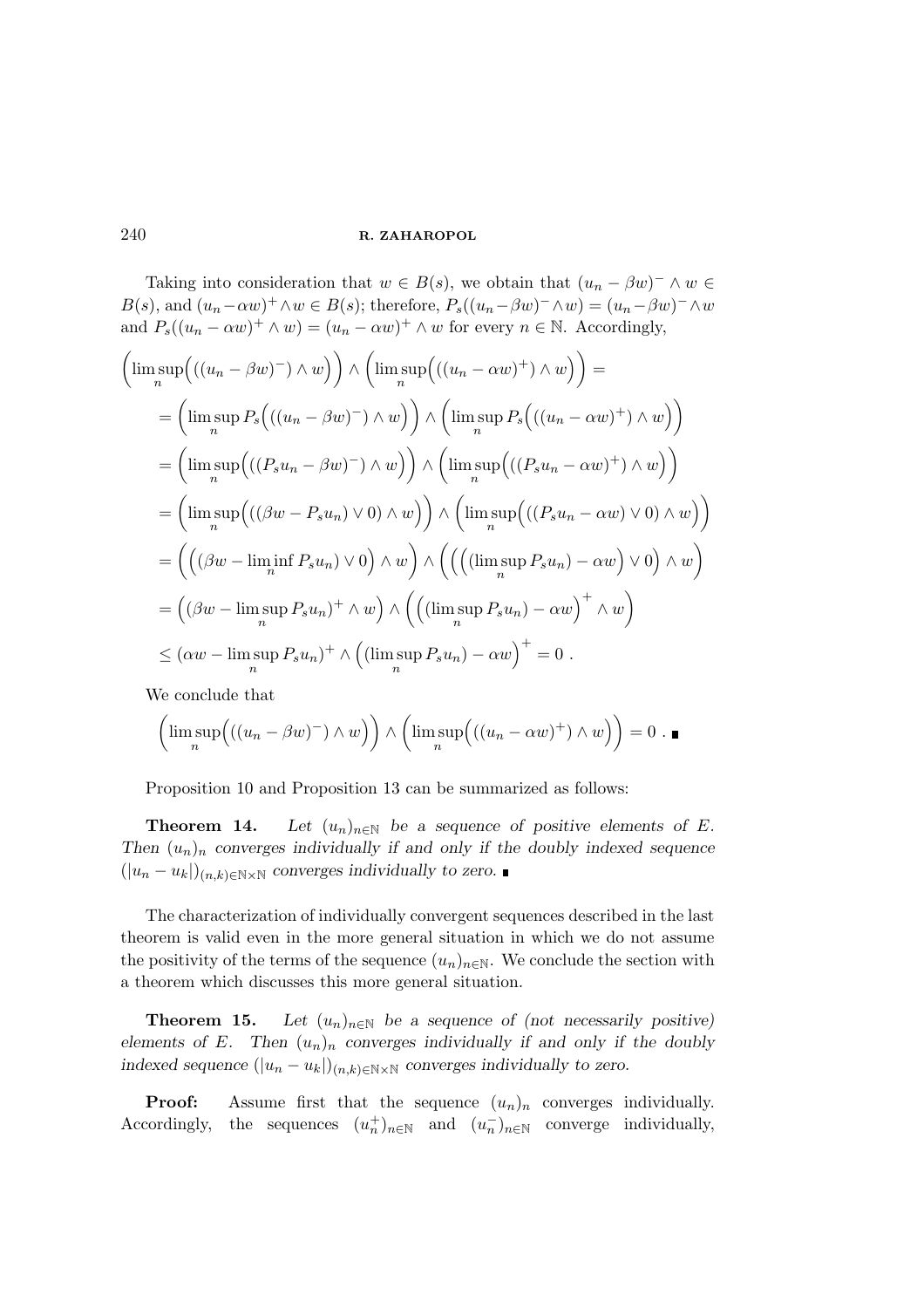as well. By Theorem 14, the doubly indexed sequences  $(|u_n^+ - u_k^+|)_{(n,k)\in\mathbb{N}\times\mathbb{N}}$ and  $(|u_n^- - u_k^-|)_{(n,k)\in\mathbb{N}\times\mathbb{N}}$  converge individually to zero. Thus, using Corollary, p. 53 of [9], we obtain that

$$
0 \leq \bigwedge_{l \in \mathbb{N}} \bigvee_{\substack{n \geq l \\ k \geq l}} \left( |u_n - u_k| \wedge v \right) \leq \bigwedge_{l} \bigvee_{\substack{n \geq l \\ k \geq l}} \left( \left( |u_n^+ - u_k^+| + |u_n^- - u_k^-| \right) \wedge v \right)
$$
  

$$
\leq \bigwedge_{l} \bigvee_{\substack{n \geq l \\ k \geq l}} \left( \left( |u_n^+ - u_k^+| \wedge v \right) + \left( |u_n^- - u_k^-| \wedge v \right) \right)
$$
  

$$
\leq \bigwedge_{l} \left( \bigvee_{\substack{n \geq l \\ k \geq l}} \left( |u_n^+ - u_k^+| \wedge v \right) \right) + \bigvee_{\substack{n \geq l \\ k \geq l}} \left( |u_n^- - u_k^-| \wedge v \right) \right)
$$
  

$$
= \left( \bigwedge_{l} \bigvee_{\substack{n \geq l \\ k \geq l}} \left( |u_n^+ - u_k^+| \wedge v \right) \right) + \left( \bigwedge_{\substack{n \geq l \\ l} \bigvee_{\substack{n \geq l \\ k \geq l}} \left( |u_n^- - u_k^-| \wedge v \right) \right) = 0
$$

for every  $v \in E$ ,  $v \geq 0$ .

It follows that  $\limsup_{(n,k)} (|u_n - u_k| \wedge v) = 0$  for every  $v \in E, v \geq 0$ ; that is, the doubly indexed sequence  $(|u_n - u_k|)_{(n,k)}$  converges individually to zero.

Now, assume that the doubly indexed sequence  $(|u_n - u_k|)_{(n,k)}$  converges individually to zero.

By Theorem 1.6, pp. 6–7 of [2], it follows that  $|u_n^+ - u_k^+| \le |u_n - u_k|$ , and  $|u_n^- - u_k^-| \le |u_n - u_k|$  for every  $n \in \mathbb{N}$  and  $k \in \mathbb{N}$ ; therefore,

$$
0 \leq \bigwedge_{\substack{l} \substack{n \geq l \\ k \geq l}} \left( |u_n^+ - u_k^+| \wedge v \right) \leq \bigwedge_{\substack{l} \substack{n \geq l \\ k \geq l}} \left( |u_n - u_k| \wedge v \right) = 0
$$

and

$$
0 \leq \bigwedge_l \bigvee_{\substack{n \geq l \\ k \geq l}} \left( |u_n^- - u_k^-| \wedge v \right) \leq \bigwedge_l \bigvee_{\substack{n \geq l \\ k \geq l}} \left( |u_n - u_k| \wedge v \right) = 0
$$

for every  $v \in E$ ,  $v \ge 0$ . Accordingly,  $\limsup_{(n,k)}(|u_n^+ - u_k^+| \wedge v) = 0$ , and  $\limsup_{(n,k)}(|u_n^- - u_k^-| \wedge v) = 0$  for every  $v \in E, v \geq 0$ ; therefore, the doubly indexed sequences  $(|u_n^+ - u_k^+|)_{(n,k)}$  and  $(|u_n^- - u_k^-|)_{(n,k)}$  converge individually to zero. By Theorem 14, the sequences  $(u_n^+)_n$  and  $(u_n^-)_n$  converge individually; hence,  $(u_n)_n$  converges individually, as well.

**Observation.** Let G be an Archimedean Riesz space and let  $\widehat{G}$  be the Dedekind completion of G. All the results of this section can be stated for sequences of elements of G. To this end, we think of G as a Riesz subspace of  $\hat{G}$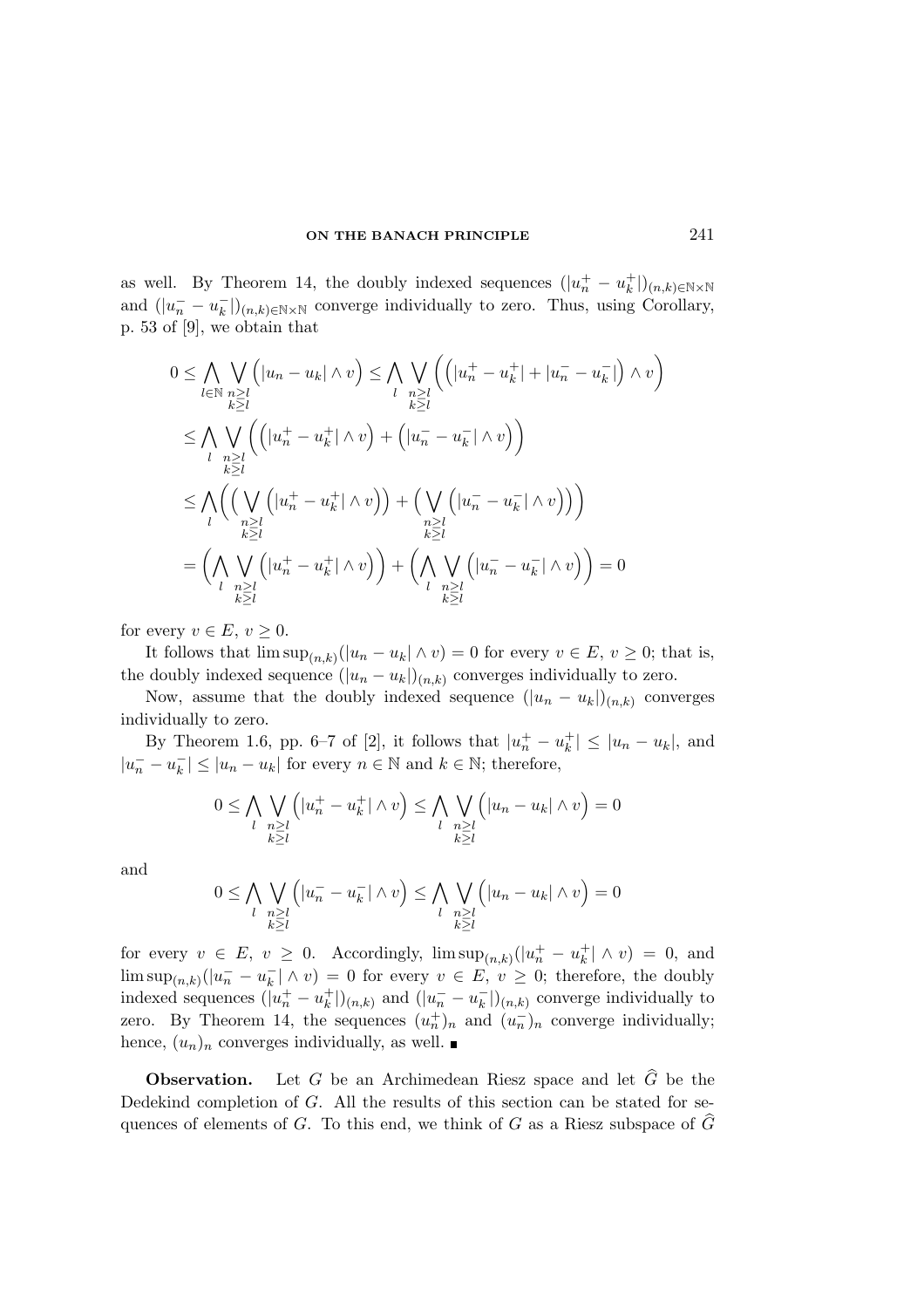and we take all suprema and infima in  $\hat{G}$ . Thus, if  $(u_{nk})_{(n,k)\in\mathbb{N}\times\mathbb{N}}$  is a doubly indexed sequence of elements of G (or  $\widehat{G}$ ) we set  $\limsup_{(n,k)} u_{nk} = \bigwedge_{l \in \mathbb{N}} \bigvee_{n \geq l}$  $k \geq l$  $u_{nk}$ and  $\liminf_{(n,k)} u_{nk} = \bigvee_{l \in \mathbb{N}} \bigwedge_{n \geq l}$  $k \geq l$  $u_{nk}$  whenever the suprema and infima exist in  $\widehat{G}$ ; if  $u_{nk} \geq 0$  for every  $(n, k) \in \mathbb{N} \times \mathbb{N}$ , then we say that  $(u_{nk})_{(n,k)}$  converges individually to zero if  $\limsup_{(n,k)} (u_{nk} \wedge v) = 0$  for every  $v \in G, v \ge 0$ . In this setting, Theorem 15 states that a sequence  $(u_n)_{n\in\mathbb{N}}$  of elements of G converges individually if and only if the doubly indexed sequence  $(|u_n - u_k|)_{(n,k)\in\mathbb{N}\times\mathbb{N}}$  converges individually to zero.

# $4$  – The individual convergence in Riesz spaces with property  $\mathcal P$  and the Banach principle

As stated in Introduction, our goal in this section is to prove Theorem 2. To this end, we need several lemmas.

**Lemma 16.** Let  $(u_n)_{n\in\mathbb{N}}$  be a sequence of elements of E, and assume that  $(u_n)_n$  converges individually on E. Set  $v_{n,k} = |u_n - u_k|$  for every  $n \in \mathbb{N}$ ,  $k \in \mathbb{N}$ . Let  $v \in E$ ,  $v > 0$ , and let z be a positive σ-order continuous linear functional on E. Then for every  $\delta \in \mathbb{R}$ ,  $\delta > 0$  and  $\varepsilon \in \mathbb{R}$ ,  $\varepsilon > 0$ , there exists  $s \in \mathbb{N}$  such that  $\langle P_{(\bigvee_{k=s}^{t} v_{nk}-\delta v)^{+}} v, z \rangle < \varepsilon$  for every  $t \in \mathbb{N}, t \geq s$ .

**Proof:** Let  $(u_n)_{n\in\mathbb{N}}$  be a sequence of elements of E such that  $(u_n)_n$  converges individually, let  $v \in E$ ,  $v \geq 0$ , and let z be a positive  $\sigma$ -order continuous linear functional on E. Set  $v_{nk} = |u_n - u_k|$  for every  $n \in \mathbb{N}$ ,  $k \in \mathbb{N}$ ; also set  $w_{st} =$  $\bigvee_{\substack{k=s \ k \in s}}^t v_{nk}$  for every  $s \in \mathbb{N}, t \in \mathbb{N}, s \leq t$ .

Assume that the assertion of the lemma fails to be true for  $(u_n)_n$ , v and z. Then there exist  $\delta \in \mathbb{R}, \delta > 0$  and  $\varepsilon \in \mathbb{R}, \varepsilon > 0$ , such that for every  $s \in \mathbb{N}$ , there exists  $t \in \mathbb{N}, t \geq s$ , with the property that  $\langle P_{(w_{st}-\delta v)^+}v, z \rangle \geq \varepsilon$ .

We now note that we may assume that  $0 < \delta < 1$  since  $\langle P_{(w_{st}-\delta v)^+}v, z \rangle \le$  $\langle P_{(w_{st}-\delta' v)^+}v, z \rangle$  for every  $s \in \mathbb{N}, t \in \mathbb{N}, s \leq t$ , and for every  $\delta \in \mathbb{R}, \delta' \in \mathbb{R}$ ,  $0 < \delta' < \delta$ .

Clearly,  $\langle \sup_{t>s} P_{(w_{st}-\delta v)^+} v, z \rangle \geq \varepsilon$  for every  $s \in \mathbb{N}$ . Taking into consideration that the sequence  $(\sup_{t>s} P_{(w_{st}-\delta v)^+}v)_{s\in\mathbb{N}}$  is an order bounded monotone nonincreasing sequence of elements of E, and since z is a  $\sigma$ -order continuous linear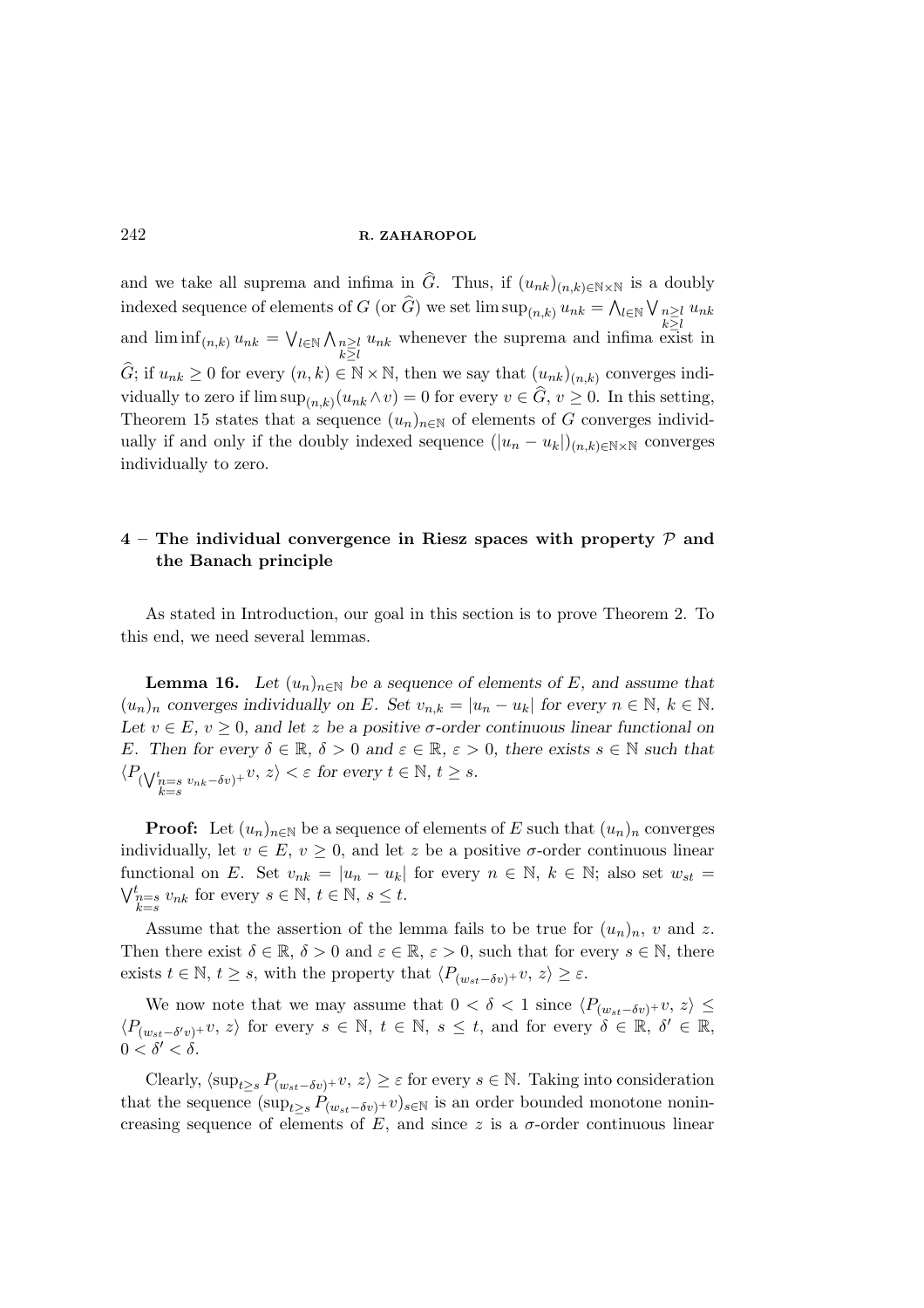functional on  $E$ , we obtain that

$$
\varepsilon \le \inf_{s \in \mathbb{N}} \left\langle \sup_{\substack{t \in \mathbb{N} \\ t \ge s}} P_{(w_{st} - \delta v)^+} v, z \right\rangle = \left\langle \inf_{s \in \mathbb{N}} \sup_{\substack{t \in \mathbb{N} \\ t \ge s}} P_{(w_{st} - \delta v)^+} v, z \right\rangle.
$$

Consequently,  $\inf_{s \in \mathbb{N}} \sup_{t \in \mathbb{N}} P_{(w_{st}-\delta v)^+} v \neq 0.$ Set  $\rho = \inf_{s \in \mathbb{N}} \sup_{t \ge s} P_{(w_{st}-\delta v)^+} v.$ 

Taking into consideration that  $0 \leq \rho \leq \sup_{t \geq s} P_{(w_{st}-\delta v)^+} v \leq v$  for every  $s \in \mathbb{N}$ , and using Exercise 10-(b), p. 41 of [2], we obtain that

$$
(16.1) \quad \delta_{\rho} \leq \delta P_{\rho} \Big( \sup_{\substack{t \in \mathbb{N} \\ t \geq s}} P_{(w_{st} - \delta v)^{+}} v \Big) = \delta \Big( \sup_{\substack{t \in \mathbb{N} \\ t \geq s}} P_{\rho} P_{(w_{st} - \delta v)^{+}} v \Big) =
$$
\n
$$
= \delta \Big( \sup_{\substack{t \in \mathbb{N} \\ t \geq s}} P_{\rho} \Big( \sup_{l \in \mathbb{N}} \Big( p \wedge l((w_{st} - \delta v)^{+}) \Big) \Big) \Big) = \sup_{\substack{t \in \mathbb{N} \\ t \geq s}} \sup_{l \in \mathbb{N}} \delta P_{\rho} \Big( v \wedge \Big( l((w_{st} - \delta v)^{+}) \Big) \Big)
$$
\n
$$
= \sup_{\substack{t \in \mathbb{N} \\ t \geq s}} \sup_{l \in \mathbb{N}} \Big( (\delta \rho) \wedge \Big( \delta l((P_{\rho} w_{st} - \delta \rho)^{+}) \Big) \Big) = \sup_{\substack{t \in \mathbb{N} \\ t \geq s}} \sup_{l \in \mathbb{N}} \Big( (\delta \rho) \wedge \Big( l((P_{\rho} w_{st} - \delta \rho)^{+}) \Big) \Big)
$$
\n
$$
= \Big( \sup_{\substack{t \in \mathbb{N} \\ t \geq s}} \sup_{l \in \mathbb{N}} \Big( (\delta \rho) \wedge \Big( l(P_{\rho} w_{st} - \delta \rho) \Big) \Big) \Big) +
$$

for every  $s \in \mathbb{N}$ .

By Theorem 15, the doubly indexed sequence  $(v_{nk})_{(n,k)\in\mathbb{N}\times\mathbb{N}}$  converges individually to zero. Accordingly,  $\inf_{s \in \mathbb{N}} \sup_{t \geq l}$  $(w_{lt} \wedge (\delta \rho)) = 0.$ 

Since  $\rho \neq 0$ , it follows that  $\delta \rho \neq 0$ , so there exists  $s_0 \in \mathbb{N}$  such that  $\sup_{t\geq s_0}$  $(w_{lt} \wedge (\delta \rho)) \neq \delta \rho.$ 

Clearly,  $0 \leq \delta \rho - \sup_{l \geq s_0} l \geq s_0$  $(w_{lt} \wedge (\delta \rho)) \leq \delta \rho$ ; therefore, using again Exercise  $10-(b)$ , p. 41 of  $[2]$ , we obtain that

(16.2) 
$$
\delta \rho - \sup_{\substack{l \ge s_0 \\ t \ge l}} (w_{lt} \wedge (\delta \rho)) = P_{\rho} \Big( \delta \rho - \sup_{\substack{l \ge s_0 \\ t \ge l}} (w_{lt} \wedge (\delta \rho)) \Big) =
$$

$$
= \delta \rho - \sup_{\substack{l \ge s_0 \\ t \ge l}} P_{\rho} (w_{lt} \wedge (\delta \rho)) = \delta \rho - \sup_{\substack{l \ge s_0 \\ t \ge l}} \Big( (P_{\rho} w_{lt}) \wedge (\delta \rho) \Big) =
$$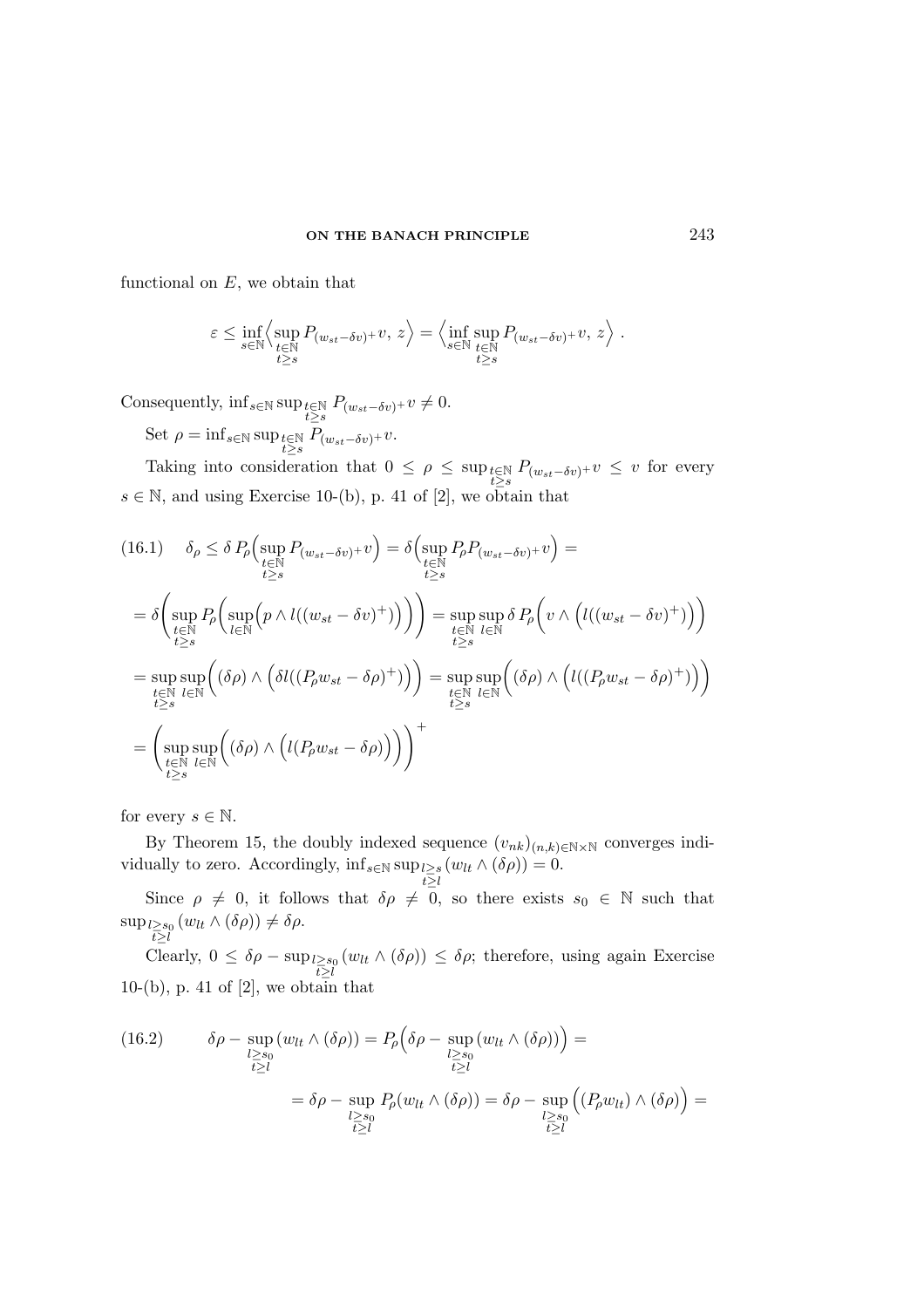$$
= \inf_{\substack{l\geq s_0 \\ t\geq l}} \left( \delta \rho - \left( (P_\rho w_{lt}) \wedge (\delta \rho) \right) \right) = \inf_{\substack{l\geq s_0 \\ t\geq l}} \left( (\delta \rho - P_\rho w_{lt})^+ \right)
$$
  
\n
$$
\leq \inf_{\substack{l\geq s_0 \\ t\geq l}} \inf_{k\in\mathbb{N}} \left( \left( k((\delta \rho - P_\rho w_{lt})^+) \right) \vee (-\delta \rho) \right)
$$
  
\n
$$
= \inf_{\substack{l\geq s_0 \\ t\geq l}} \inf_{k\in\mathbb{N}} \left( \left( \left( k(\delta \rho - P_\rho w_{lt}) \right) \vee (-\delta \rho) \right)^+ \right)
$$
  
\n
$$
\leq \inf_{\substack{t\in\mathbb{N} \\ t\geq s_0}} \inf_{k\in\mathbb{N}} \left( \left( \left( k(\delta \rho - P_\rho w_{s_0t}) \right) \vee (-\delta \rho) \right)^+ \right)
$$
  
\n
$$
= \left( \inf_{\substack{t\in\mathbb{N} \\ t\geq s_0}} \inf_{k\in\mathbb{N}} \left( \left( k(\delta \rho - P_\rho w_{s_0t}) \right) \vee (-\delta \rho) \right) \right)^+
$$
  
\n
$$
= \left( \sup_{\substack{t\in\mathbb{N} \\ t\geq s_0}} \sup_{k\in\mathbb{N}} \left( \left( k(P_\rho w_{s_0t} - \delta \rho) \right) \wedge (\delta \rho) \right) \right)^-.
$$

Using (16.1) and (16.2), we conclude that

$$
\left( \left( \sup_{\substack{t \in \mathbb{N} \\ t \ge s_0}} \sup_{k \in \mathbb{N}} \left( \left( k(P_\rho w_{s_0 t} - \delta \rho) \right) \wedge (\delta \rho) \right) \right)^+ \right) \wedge \\ \wedge \left( \left( \sup_{\substack{t \in \mathbb{N} \\ t \ge s_0}} \sup_{k \in \mathbb{N}} \left( \left( k(P_\rho w_{s_0 t} - \delta \rho) \right) \wedge (\delta \rho) \right) \right)^- \right) \ge \\ \ge (\delta \rho) \wedge \left( \delta \rho - \sup_{\substack{l \ge s_0 \\ t \ge l}} \left( w_{lt} \wedge (\delta \rho) \right) \right).
$$

Since  $0 \leq \delta \rho - \sup_{\substack{l \geq s_0 \\ l \geq l}} (w_{lt} \wedge (\delta \rho)) \leq \delta \rho, \delta \rho - \sup_{\substack{l \geq s_0 \\ l \geq l}}$  $(w_{lt} \land (\delta \rho)) \neq 0$ , it follows that

$$
\left( \left( \sup_{\substack{t \in \mathbb{N} \\ t \ge s_0}} \sup_{k \in \mathbb{N}} \left( \left( k(P_\rho w_{s_0 t} - \delta \rho) \right) \wedge (\delta \rho) \right) \right)^+ \right) \wedge \\ \wedge \left( \left( \sup_{\substack{t \in \mathbb{N} \\ t \ge s_0}} \sup_{k \in \mathbb{N}} \left( \left( k(P_\rho w_{s_0 t} - \delta) \right) \wedge (\delta \rho) \right) \right)^- \right) \neq 0 ;
$$

therefore, we have obtained a contradiction.  $\blacksquare$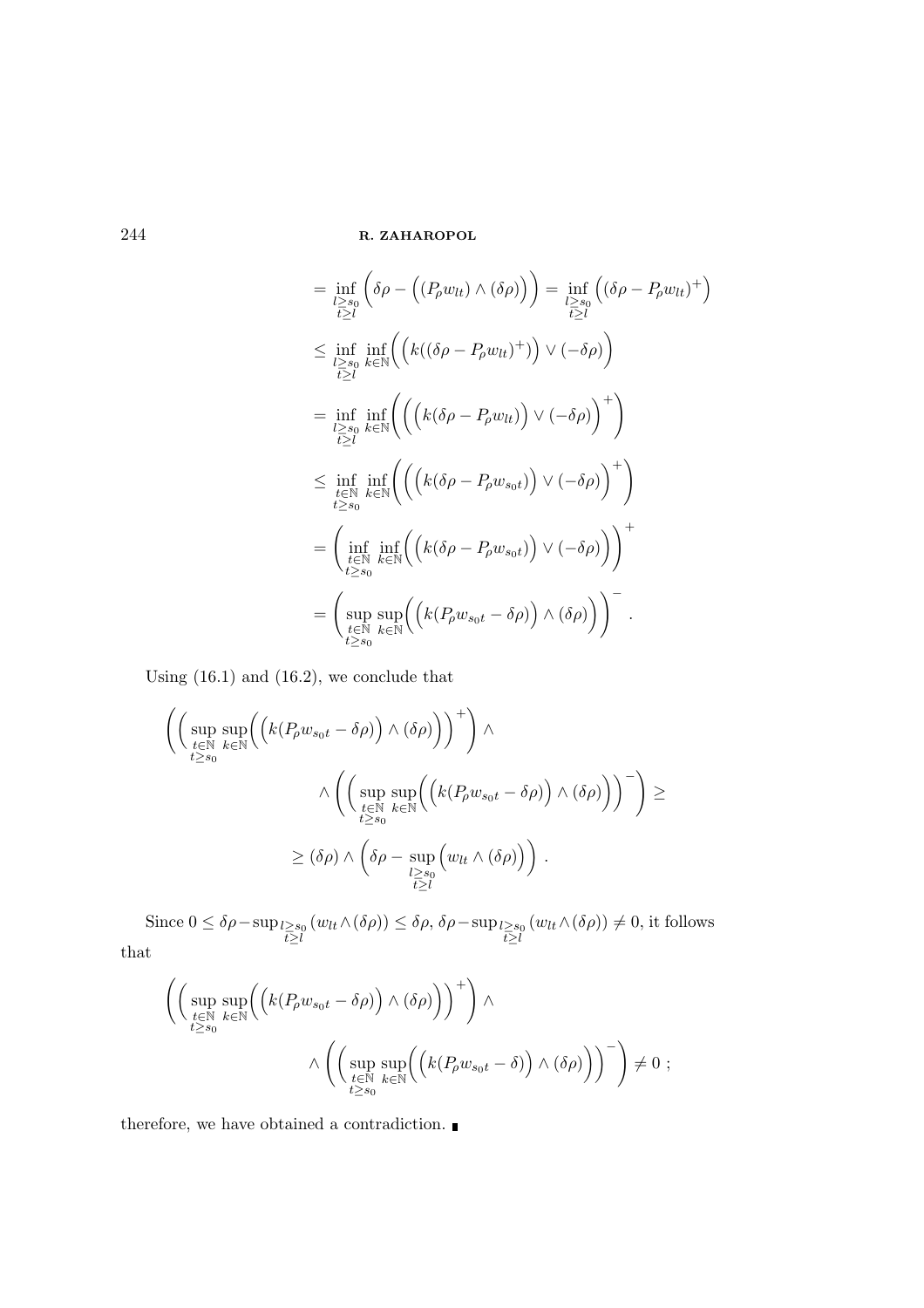**Lemma 17.** Let  $(u_{nk})_{(n,k)\in\mathbb{N}\times\mathbb{N}}$  be a doubly indexed sequence of positive elements of E, let  $v \in E$ ,  $v \geq 0$ , and let z be a  $\sigma$ -order continuous positive linear functional on E. Assume that  $\sup_{n\geq l} (u_{nk} \wedge v) = v$  for some  $l \in \mathbb{N}$ . Set  $k \geq l$  $w_{st} = \bigvee_{k=s}^{t} u_{nk}$  for every  $s \in \mathbb{N}, t \in \mathbb{N}, t \geq s$ . Then,

$$
\sup_{\substack{s\in\mathbb{N}\\s\geq l}}\Big\langle P_{(w_{ls}-\varepsilon v)^+}v,\,z\Big\rangle=\Big\langle\sup_{\substack{s\in\mathbb{N}\\s\geq l}}P_{(w_{ls}-\varepsilon v)^+}v,\,z\Big\rangle=\langle v,z\rangle
$$

for every  $\varepsilon \in \mathbb{R}$ ,  $0 < \varepsilon < 1$ .

**Proof:** We first note that the sequence  $(w_{ls})_{s \in \mathbb{N}}$  is a monotonic nondes≥l creasing sequence; therefore,  $(P_{(w_{ls}-\varepsilon v)^+}v)_{\substack{s\in\mathbb{N}\\s\geq l}}$ is also monotonic nondecreasing for every  $\varepsilon \in \mathbb{R}$ ,  $0 < \varepsilon < 1$ . Since z is a  $\sigma$ -order continuous linear functional, it follows that

$$
\sup_{\substack{s\in\mathbb{N}\\s\geq l}}\Bigl\langle P_{(w_{ls}-\varepsilon v)^+}v,\,z\Bigr\rangle=\Bigl\langle\sup_{\substack{s\in\mathbb{N}\\s\geq l}}P_{(w_{ls}-\varepsilon v)^+}v,\,z\Bigr\rangle
$$

for every  $\varepsilon \in \mathbb{R}$ ,  $0 < \varepsilon < 1$ .

Thus, in order to complete the proof of the lemma, it is enough to show that  $\sup_{s\in\mathbb{N}} P_{(w_{ls}-\varepsilon v)^+}v=v$  for every  $\varepsilon\in\mathbb{R}$ ,  $0<\varepsilon<1$ .

 $s \ge l$  and  $\sum_{s \ge l}$  if  $\sum_{s \in \mathbb{R}} P_{(w_{ls}-\varepsilon v)^+} v \neq v$ . Set  $w = \sup_{s \geq 1} P_{(w_{ls}-\varepsilon v)^+} v.$ 

Taking into consideration that  $(w_{ls} - \varepsilon v)^+ \wedge v \leq \sup_{k \in \mathbb{N}} ((k(w_{ls} - \varepsilon v)^+) \wedge v) =$  $P_{(w_{ls}-\varepsilon v)^+}v \leq w$  for every  $s \in \mathbb{N}, s \geq l$ , we conclude that  $\sup_{s \geq l} s \in \mathbb{N}} ((w_{ls}-\varepsilon v)^+ \wedge v) \leq w$ . Now,

$$
\sup_{\substack{s\in\mathbb{N}\\s\geq l}}\left((w_{ls}-\varepsilon v)^+\wedge v\right)=\left(\sup_{\substack{s\in\mathbb{N}\\s\geq l}}\left((w_{ls}-\varepsilon v)\wedge v\right)\right)^+=\left(\sup_{\substack{s\in\mathbb{N}\\s\geq l}}\left(\left(w_{ls}\wedge(v+\varepsilon v)\right)-\varepsilon v\right)\right)^+\geq
$$

$$
\geq \left(\sup_{\substack{s\in\mathbb{N}\\s\geq l}}\left(w_{ls}\wedge v\right)-\varepsilon v=\left(\sup_{\substack{n\geq l\\k\geq l}}\left(u_{nk}\wedge v\right)\right)-\varepsilon v=v-\varepsilon v.
$$

Thus,  $(1 - \varepsilon) v \le \sup_{\substack{s \ge N \\ s \ge l}} ((w_{ls} - \varepsilon v)^+ \wedge v) \le w.$ Since  $(P_{(w_{ls}-\varepsilon v)^+}v)_{\substack{s\in\mathbb{N}\s\geq l}}$ is a sequence of components of  $v$ , Theorem 3.15, pp. 37–38 of [2] implies that w is a component of v, so  $0 \leq ((1 - \varepsilon)v) \wedge (v - w) \leq$  $w \wedge (v - w) = 0$ ; therefore,  $((1 - \varepsilon)v) \wedge (v - w) = 0$ .

We have obtained a contradiction since  $((1 - \varepsilon)v) \wedge (v - w) \ge (1 - \varepsilon)(v - w)$ , and since  $(1 - \varepsilon)(v - w) \neq 0$ ,  $(1 - \varepsilon)(v - w) \geq 0$ .

Accordingly,  $\sup_{s\geq l} P_{(w_{ls}-\varepsilon v)^+}v = v.$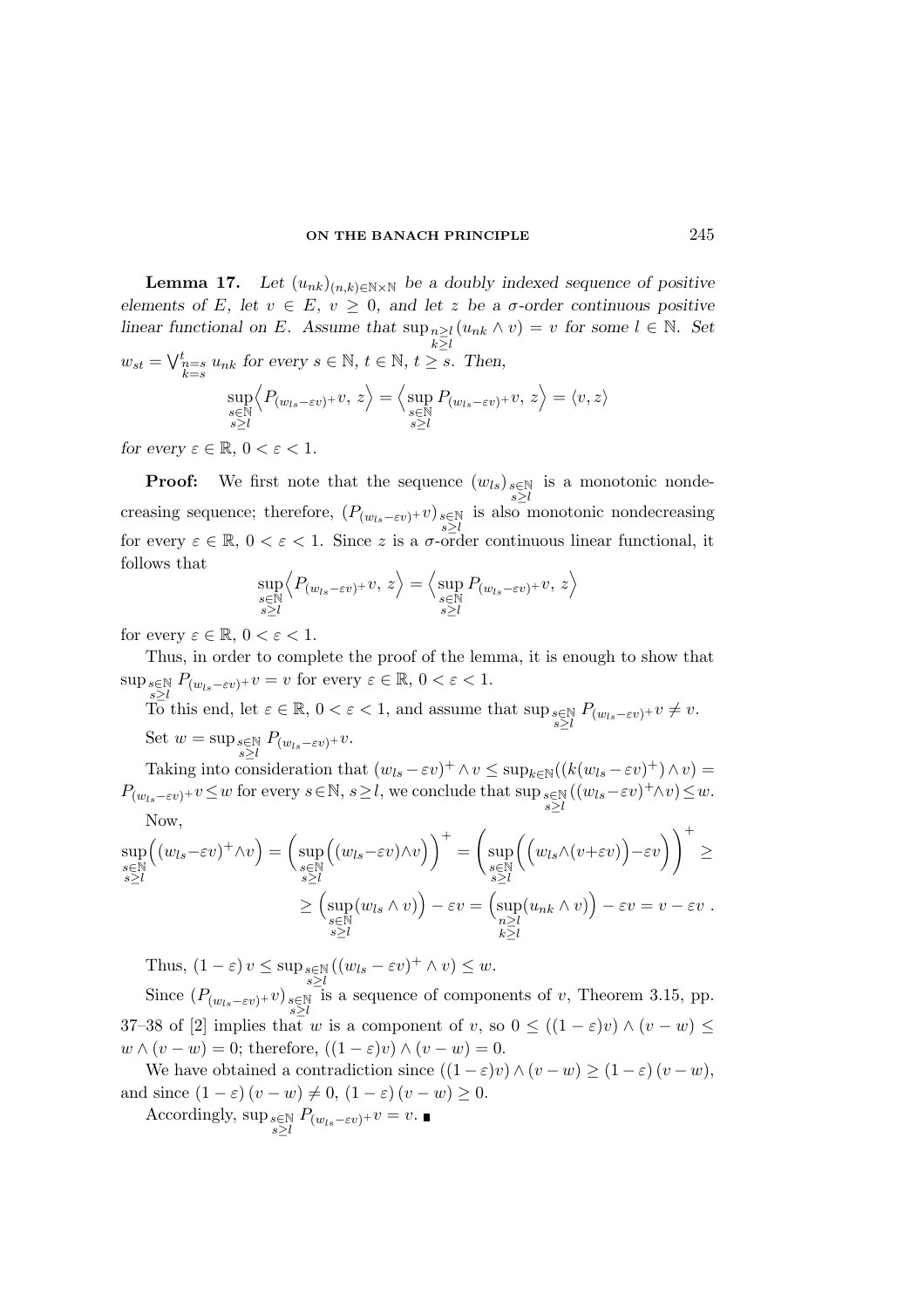We will assume from now on throughout this section given a Banach space  $X$ and a sequence  $(T_n)_{n\in\mathbb{N}}$  of linear operators,  $T_n: X \to E$  for every  $n \in \mathbb{N}$ .

For every  $n \in \mathbb{N}$ , we define a mapping  $T_n^* : X \to E$  as follows:  $T_n^* x =$  $\bigvee_{k=1}^{n} |T_k x|$  for every  $x \in X$ .

**Lemma 18.** If  $T_n$  is continuous in duality for every  $n \in \mathbb{N}$ , then  $T_n^*$  is also continuous in duality for every  $n \in \mathbb{N}$ .

**Proof:** Let  $l \in \mathbb{N}$ , let  $v \in E$ ,  $v \ge 0$ , let  $z \in E'_c$ ,  $z \ge 0$ , let  $x \in X$ , let  $(x_k)_{k \in \mathbb{N}}$ be a sequence of elements of X which norm converges to x in X, and let  $\varepsilon \in \mathbb{R}$ ,  $\varepsilon > 0$ .

Using Proposition 1.4- $(6)$ , p. 51 of [9], we obtain that

$$
\left(|T_l^*x_k - T_l^*x| - \varepsilon v\right)^+ \le \left(\sum_{n=1}^l |T_nx_k - T_nx| - l\frac{\varepsilon v}{l}\right)^+ \le \sum_{n=1}^l \left(|T_nx_k - T_nx| - \frac{\varepsilon v}{l}\right)^+
$$

for every  $n \in \mathbb{N}$ .

Now let  $\delta > 0$ . Since  $T_n$  is continuous in duality for every  $n = 1, 2, ..., l$ , it follows that there exists  $k_\delta \in \mathbb{N}$  large enough such that  $\langle P_{(|T_n x_k-T_n x|-\frac{\varepsilon}{l}v)}+v, z\rangle < \frac{\delta}{l}$ l for every  $n = 1, 2, ..., l$  and  $k \in \mathbb{N}, k \geq k_{\delta}$ .

By Lemma 4-b),

$$
0 \le \left\langle P_{\left(\left|T_{l}^{*}x_{k}-T_{l}^{*}x\right|-\varepsilon v\right)}+v, z\right\rangle \le \left\langle P_{\sum_{n=1}^{l}(\left|T_{n}x_{k}-T_{n}x\right|-\frac{\varepsilon}{l}v)}+v, z\right\rangle
$$
  

$$
\le \sum_{n=1}^{l} \left\langle P_{\left(\left|T_{n}x_{k}-T_{n}x\right|-\frac{\varepsilon}{l}v\right)}+v, z\right\rangle < l \frac{\delta}{l} = \delta
$$

for every  $k \geq k_{\delta}$ .

Thus, for every  $\delta > 0$ , there exists  $k_{\delta} \in \mathbb{N}$  such that  $0 \leq \langle P_{\left(\left|T^*_{l} x_{k}-T^*_{l} x\right|-\varepsilon v\right)}+v, z\rangle$  $<\delta$  for every  $k \geq k_{\delta}$ ; accordingly, the sequence  $(\langle P_{(|T_l^*x_k-T_l^*x|-\varepsilon v)^+}v, z \rangle)_{k \in \mathbb{N}}$  converges to zero.

We have therefore proved that for every  $l \in \mathbb{N}$  the mapping  $T_l^*$  is continuous in duality.

**Lemma 19.** Assume that the sequence  $(T_n)_{n\in\mathbb{N}}$  has property  $\mathcal{D}$ , let  $v \in E$ ,  $v \geq 0$ , and let  $z \in E'_c$ ,  $z \geq 0$ . Then, for every  $\varepsilon \in \mathbb{R}$ ,  $\varepsilon > 0$ , and for every  $x \in X$ , there exists  $n_0 \in \mathbb{N}$  such that  $\sup_{l \in \mathbb{N}} \langle P_{(T_l^* x - n_0 v)} + v, z \rangle < \varepsilon$ .

**Proof:** Let  $\varepsilon \in \mathbb{R}$ ,  $\varepsilon > 0$ , let  $x \in X$ , and set  $V_n = \{w \in E \mid w \wedge (v - w) = 0\}$ and  $P_w|T_ix| \leq nw$  for every  $i \in \mathbb{N}$ , and  $w_n = \sup V_n$  for every  $n \in \mathbb{N}$  (the suprema exist in E since E is order complete, and since  $V_n$  is a set of components of v in E for every  $n \in \mathbb{N}$ .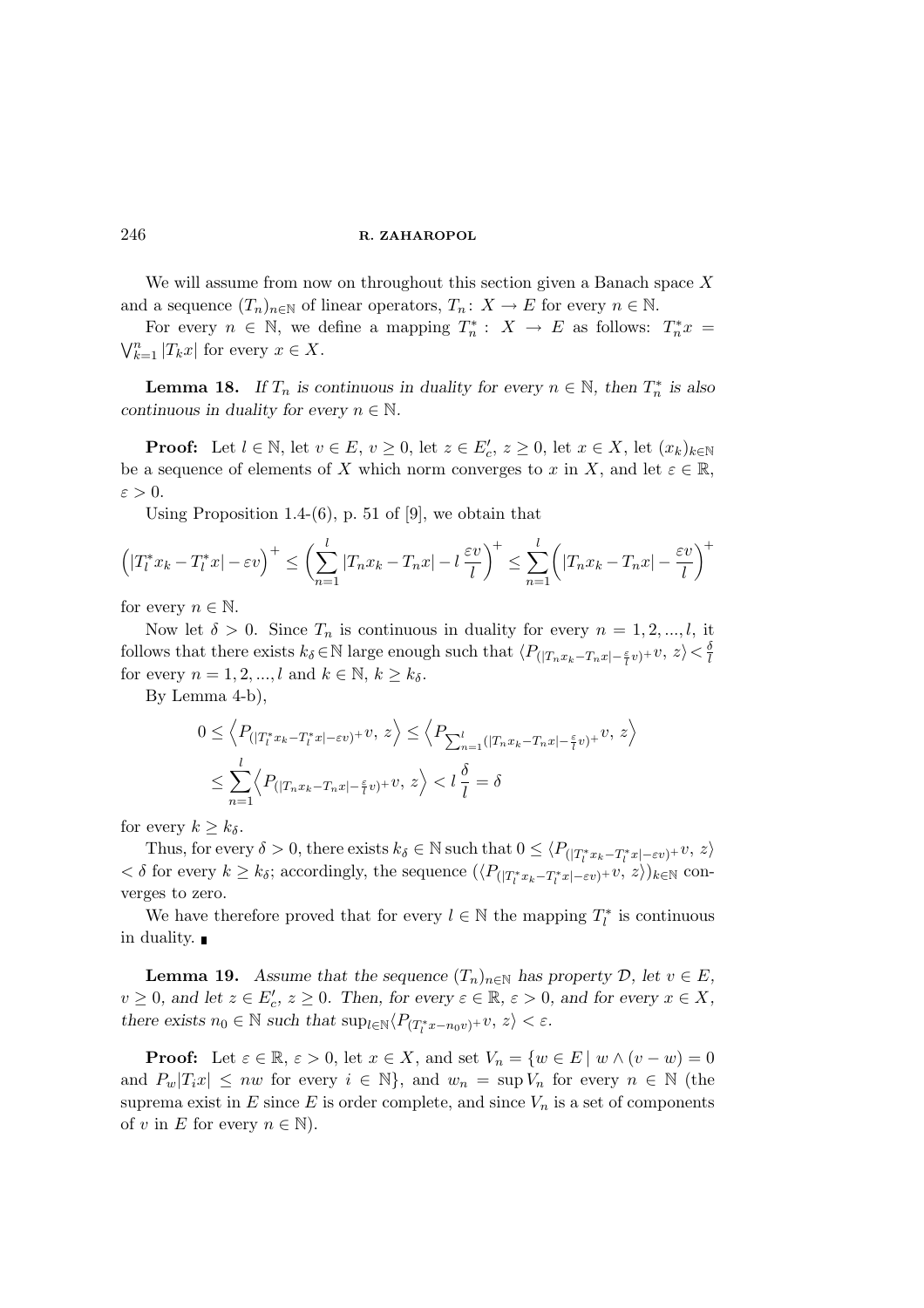Let  $n \in \mathbb{N}$ . Clearly,  $P_w|T_ix| \leq nw \leq nw_n$  for every  $w \in V_n$  and  $i \in \mathbb{N}$ ; therefore, by Lemma 3,  $P_{w_n}|T_ix| = \sup_{w \in V_n} P_w|T_ix| \leq nw_n$  for every  $i \in \mathbb{N}$ . Accordingly,  $w_n \in V_n$  (that is,  $w_n = \max V_n$ ).

We will now prove that  $\sup_{n\in\mathbb{N}} w_n = v$ .

Clearly,  $\sup_{n\in\mathbb{N}} w_n$  is a component of v. Assume that  $\sup_{n\in\mathbb{N}} w_n \neq v$ , and set  $s = v - \sup_{n \in \mathbb{N}} w_n$ . Then, s is a nonzero component of v. Since the sequence  $(T_i)_i$  has property D, it follows that the sequence  $(|T_ix|)_i$  is not unbounded on  $B(s)$ ; hence, the sequence  $(T_i^*x)_i$  is not unbounded on  $B(s)$ , as well.

By Lemma 9-(a) of [14], the sequence  $(T_i^*x)_i$  does not diverge individually to  $\infty$  on  $B(s)$ . Since  $(T_i^*x)_i$  is obviously a monotone nondecreasing sequence, we may apply Lemma 7 of [14]; accordingly, there exist a nonzero component  $w'$  of s in E and  $\lambda \in \mathbb{R}$ ,  $\lambda > 0$ , such that  $0 \le P_{w'}(T_i^*x) \le \lambda w'$  for every  $i \in \mathbb{N}$ .

Let  $n \in \mathbb{N}$ ,  $n \geq \lambda$ . Then,  $w' \in V_n$  since  $0 \leq P_{w'}(T_i^*x) \leq nw'$  for every  $i \in \mathbb{N}$ . Consequently,  $w' \leq \sup_{m \in \mathbb{N}} w_m$ .

On the other hand,  $w' \wedge (\sup_{m \in \mathbb{N}} w_m) = 0$  since  $0 \leq w' \wedge (\sup_{m \in \mathbb{N}} w_m) \leq$  $s \wedge (\sup_{m \in \mathbb{N}} w_m) = 0.$ 

Clearly, we have obtained a contradiction since  $w' \geq 0$ ,  $w' \neq 0$ . Accordingly,  $\sup_{m\in\mathbb{N}} w_m = v.$ 

Set  $w'_n = v - w_n$  for every  $n \in \mathbb{N}$ .

Let  $l \in \mathbb{N}$  and  $n \in \mathbb{N}$ .

Since  $w_n \in V_n$ , it follows that  $P_{w_n}|T_ix| \leq nw_n$  for every  $i = 1, 2, ..., l$ , so  $P_{w_n}(T_l^*x) \leq nw_n$ ; hence,  $P_{w_n}((T_l^*x - nv)^+) = (P_{w_n}(T_l^*x) - nw_n)^+ = 0$ .

Using Lemma 4-a), we obtain that

$$
P_{(T_l^*x - nv)^+}v = \sup_{k \in \mathbb{N}} \left( v \wedge \left( k((T_l^*x - nv)^+) \right) \right)
$$
  
\n
$$
= \sup_{k \in \mathbb{N}} \left( P_v \left( v \wedge \left( k((T_l^*x - nv)^+) \right) \right) \right)
$$
  
\n
$$
= \sup_{k \in \mathbb{N}} \left( (P_{w_n} + P_{w_n'}) \left( v \wedge \left( k((T_l^*x - nv)^+) \right) \right) \right)
$$
  
\n
$$
\leq \left( \sup_{k \in \mathbb{N}} P_{w_n} \left( v \wedge \left( k((T_l^*x - nv)^+) \right) \right) \right)
$$
  
\n
$$
+ \left( \sup_{k \in \mathbb{N}} P_{w_n'} \left( v \wedge \left( k((T_l^*x - nv)^+) \right) \right) \right) =
$$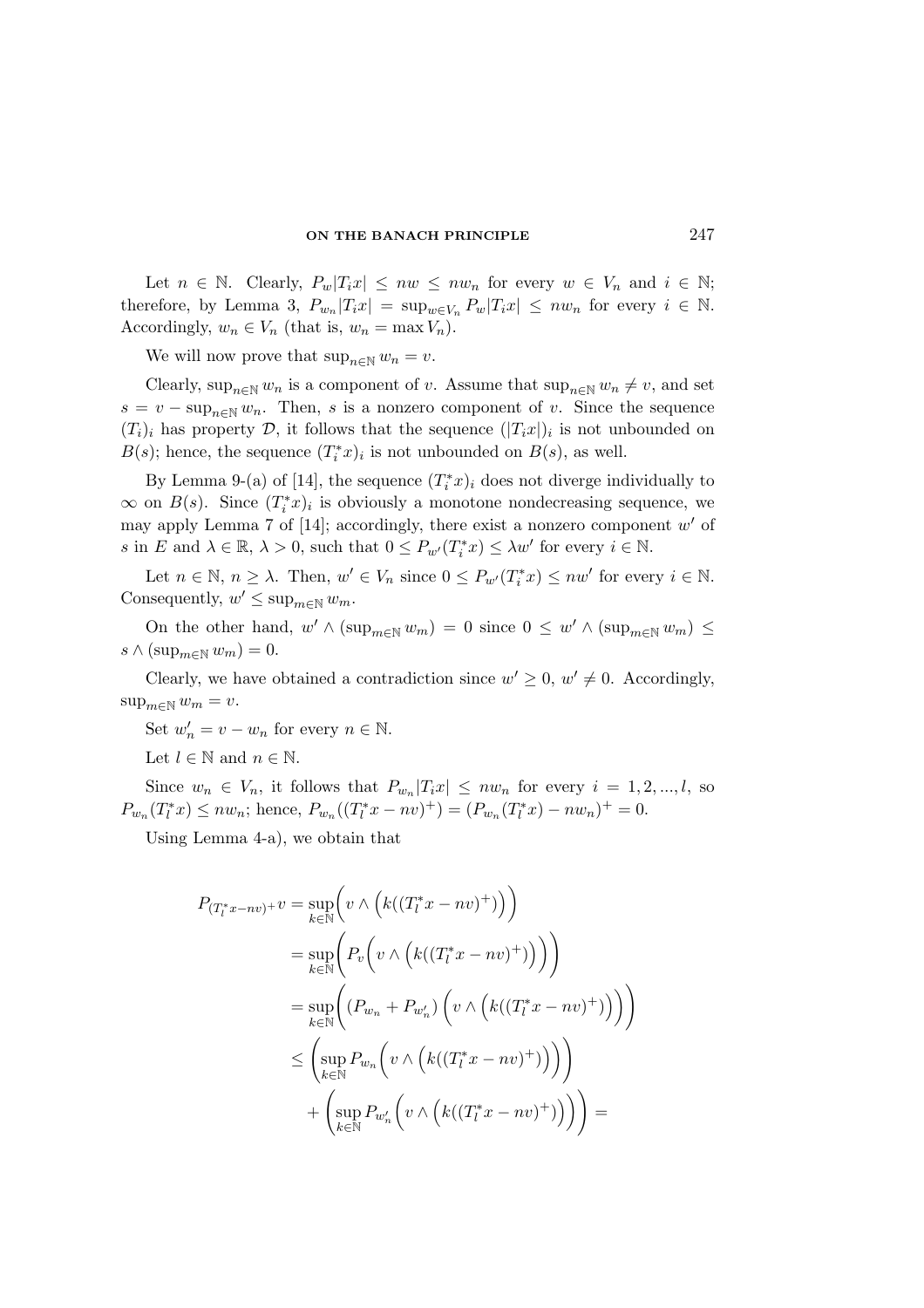$$
= \left(\sup_{k \in \mathbb{N}} \left( w_n \wedge \left( k \Big( P_{w_n}((T_l^*x - nv)^+) \Big) \Big) \right) \right) + \left( \sup_{k \in \mathbb{N}} \left( w'_n \wedge \left( k \Big( P_{w'_n}((T_l^*x - nv)^+) \Big) \right) \right) \right) \right) = \sup_{k \in \mathbb{N}} \left( w'_n \wedge \left( k \Big( P_{w'_n}((T_l^*x - nv)^+) \Big) \right) \right) \leq w'_n .
$$

Thus,  $P_{(T_l^*x-nv)^+}v \leq w'_n$  for every  $l \in \mathbb{N}$  and  $n \in \mathbb{N}$ .

Since  $(w_n)_n$  is a monotonic nondecreasing sequence of components of v such that  $\sup_{n\in\mathbb{N}} w_n = v$ , it follows that  $(w'_n)_n$  is monotonic nonincreasing and  $\inf_{n\in\mathbb{N}}w'_n=0.$ 

Since z is a  $\sigma$ -order continuous linear functional on E, we obtain that  $\langle w'_{n_0}, z \rangle < \varepsilon$  for some  $n_0 \in \mathbb{N}$ .

Accordingly,  $\sup_{l \in \mathbb{N}} \langle P_{(T_l^* x - n_0 v)} + v, z \rangle \le \langle w'_{n_0}, z \rangle < \varepsilon$ .

**Lemma 20.** Assume that  $T_m$  is continuous in duality for every  $m \in \mathbb{N}$ . Let  $v \in E, v \ge 0$ , let  $z \in E'_c, z \ge 0$ , let  $\varepsilon \in \mathbb{R}, \varepsilon > 0$ , let l, n be two natural numbers, and set  $\mathcal{B}_{l,n}(\varepsilon) = \{x \in X \mid \langle P_{(T_l^*x - nv)^+}v, z \rangle \leq \varepsilon\}$ . Then,  $\mathcal{B}_{l,n}(\varepsilon)$  is a closed set (in the norm topology of  $X$ ).

**Proof:** We have to prove that for every norm convergent sequence  $(x_k)_{k\in\mathbb{N}}$ of elements of  $\mathcal{B}_{l,n}(\varepsilon)$ , we obtain that  $\lim_{k\to+\infty}x_k$  is also an element of  $\mathcal{B}_{l,n}(\varepsilon)$ .

To this end, let  $(x_k)_{k\in\mathbb{N}}$  be a norm convergent sequence of elements of  $\mathcal{B}_{l,n}(\varepsilon)$ , and set  $x = \lim_{k \to +\infty} x_k$ .

Set  $w_h = (T_l^*x - (n + \frac{1}{h})v)^+$  for every  $h \in \mathbb{N}$ .

The sequence  $(w_h)_{h \in \mathbb{N}}$  is order bounded in E since  $0 \leq w_h \leq (T_l^*x - nv)^+$ for every  $h \in \mathbb{N}$ ; thus,  $\bigvee_{h \in \mathbb{N}} w_h$  exists since E is order complete. Taking into consideration that  $E$  is Archimedean, we obtain that

$$
\bigvee_{h \in \mathbb{N}} w_h = \left( \bigvee_{h \in \mathbb{N}} \left( T_l^* x - \left( n + \frac{1}{h} \right) v \right) \right) \vee 0
$$
  
= 
$$
\left( T_l^* x - n v - \bigwedge_{h \in \mathbb{N}} \left( \frac{1}{h} v \right) \right) \vee 0 = (T_l^* x - n v)^+ .
$$

By Lemma 3,  $P_{(T_l^*x-nv)^+}v = \bigvee_{s\in\mathbb{N}} P_{(T_l^*x-(n+\frac{1}{s})v)^+}v$ . In order to prove that  $x \in \mathcal{B}_{l,n}(\varepsilon)$ , we have to show that  $\langle P_{(T_l^*x-nv)^+}v, z \rangle \leq \varepsilon$ ; therefore, it follows that the lemma will be completely proved if we prove that  $\langle P_{(T_l^*x-(n+\frac{1}{s})v)^+}v, z \rangle \leq \varepsilon$ for every  $s \in \mathbb{N}$ .

Accordingly, let  $s \in \mathbb{N}$ . Let also  $\eta \in \mathbb{R}$  be such that  $\eta > 0$ .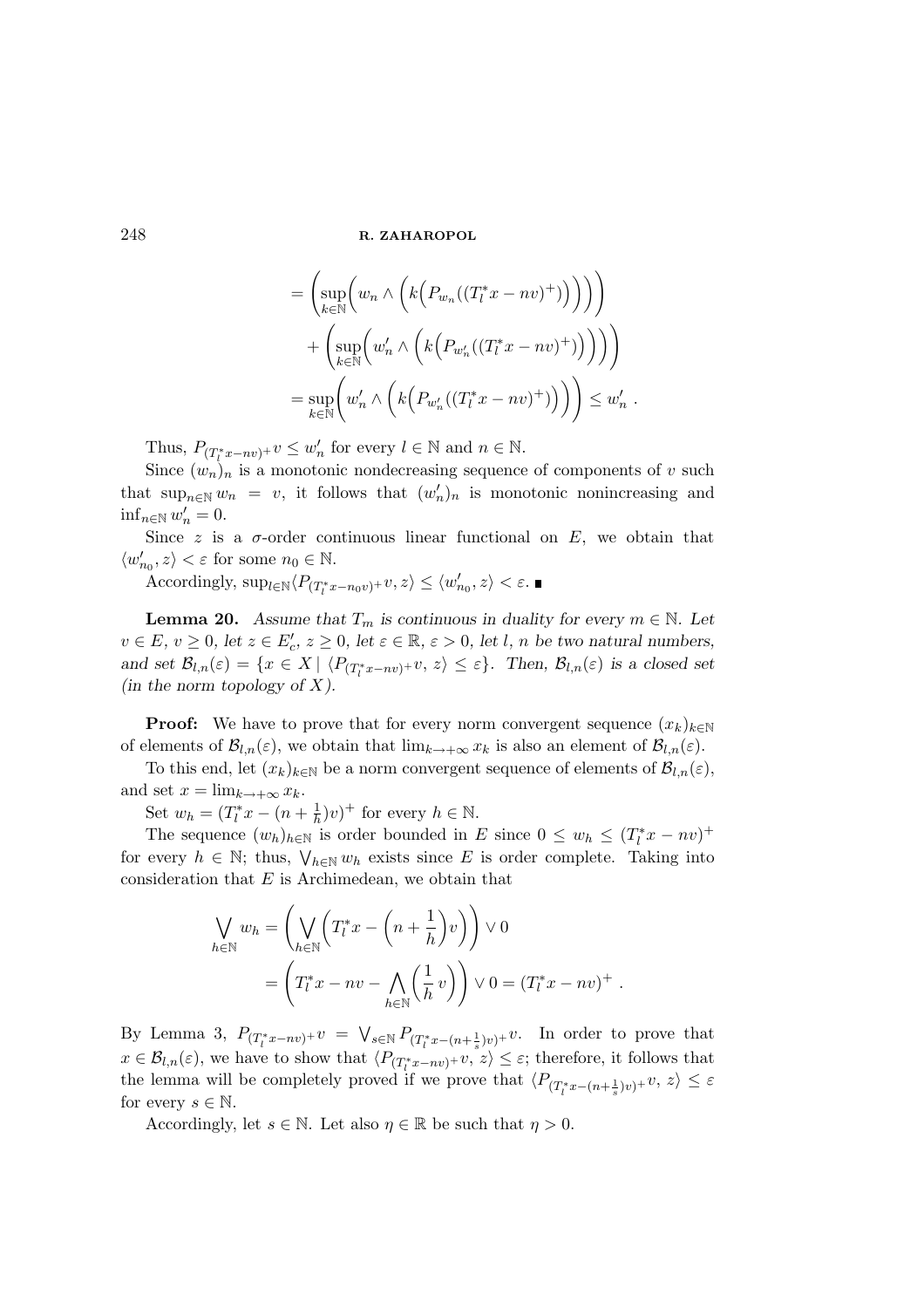By Lemma 18,  $T_l^*$  is continuous in duality; therefore, there exists  $n_\eta \in \mathbb{N}$  such that  $\langle P_{(|T_l^*x-T_l^*x_k|-\frac{1}{s}v)^+}v, z \rangle < \eta$  for every  $k \in \mathbb{N}, k \ge n_\eta$ .

Using Lemma 4-b), we obtain that

$$
0 \leq \left\langle P_{(T_l^*x - (n + \frac{1}{s})v)^+}v, z \right\rangle = \left\langle P_{(T_l^*x - T_l^*x_{n\eta} - \frac{1}{s}v + T_l^*x_{n\eta} - nv)^+}v, z \right\rangle
$$
  
\n
$$
\leq \left\langle P_{(T_l^*x - T_l^*x_{n\eta} - \frac{1}{s}v)^+ + (T_l^*x_{n\eta} - nv)^+}v, z \right\rangle
$$
  
\n
$$
\leq \left\langle P_{(T_l^*x - T_l^*x_{n\eta} - \frac{1}{s}v)^+}v, z \right\rangle + \left\langle P_{(T_l^*x_{n\eta} - nv)^+}v, z \right\rangle
$$
  
\n
$$
\leq \left\langle P_{((T_l^*x - T_l^*x_{n\eta} - \frac{1}{s}v)^+}v, z \right\rangle + \left\langle P_{(T_l^*x_{n\eta} - nv)^+}v, z \right\rangle < \eta + \varepsilon.
$$

Since  $\langle P_{(T_l^*x-(n+\frac{1}{s})v)^+}v, z\rangle < \eta + \varepsilon$  for every  $\eta \in \mathbb{R}, \eta > 0$ , it follows that  $\langle P_{(T_l^*x-(n+\frac{1}{s})v)^+}v, z\rangle \leq \varepsilon.$ 

The results obtained so far in this paper now allow us to prove Theorem 2.

**Proof of Theorem 2:** a) We will first note that given  $v \in E$ ,  $v \ge 0$ and  $z \in E'_c, z \geq 0$ , it is enough to find a positive monotone nonincreasing function  $C_{v,z}$ :  $(0, +\infty) \to \mathbb{R}$  such that  $\lim_{\lambda \to +\infty} C_{v,z}(\lambda) = 0$ , and such that  $\sup_n \langle P_{(T_n^*x-\lambda||x||\nu)^+}v, z\rangle \leq C_{v,z}(\lambda)$  for every  $x \in X$ ,  $||x|| = 1$  and  $\lambda \in \mathbb{R}, \lambda > 0$ .

Indeed, let  $C_{v,z}$  be such a function, and let  $y \in X$ . If  $y = 0$ , then  $\sup_n\langle P_{(T^*_ny-\lambda\|y\|v)^+}v,z\rangle=0\leq C_{v,z}(\lambda)$  for every  $\lambda\in\mathbb{R},\ \lambda>0.$  If  $y\neq 0$ , set  $x=\frac{y}{\ln y}$  $\frac{y}{\|y\|}$ . Taking into consideration that

$$
P_{(T_n^*x - \lambda v)^+} = P_{\frac{n}{\|y\|}(T_n^*y - \lambda \|y\| v)^+} = P_{(T_n^*y - \lambda \|y\| v)^+} ,
$$

we conclude that

$$
\left\langle P_{(T_n^*y - \lambda \|y\| \, v)^+}v, \, z \right\rangle = \left\langle P_{(T_n^*x - \lambda v)^+}v, \, z \right\rangle \leq C_{v,z}(\lambda)
$$

for every  $\lambda \in \mathbb{R}, \lambda > 0$  and  $n \in \mathbb{N}$ .

Now, let  $v \in E$ ,  $v \ge 0$ , and  $z \in E'_c$ ,  $z \ge 0$ . Define  $C_{v,z}$ :  $(0, +\infty) \to \mathbb{R}$  by

$$
C_{v,z}(\lambda) = \sup_{\substack{y \in X \\ \|y\| \le 1}} \sup_{l \in \mathbb{N}} \left\langle P_{(T_l^* y - \lambda v)^+} v, z \right\rangle
$$

for every  $\lambda \in \mathbb{R}, \lambda > 0$ .

Clearly, the function  $C_{v,z}$  is monotone nonincreasing. Since

$$
\sup_{l \in \mathbb{N}} \left\langle P_{(T_l^*x - \lambda v)^+}v, z \right\rangle \le \sup_{\substack{y \in X \\ \|y\| \le 1}} \sup_{l \in \mathbb{N}} \left\langle P_{(T_l^*y - \lambda v)^+}v, z \right\rangle = C_{v,z}(\lambda)
$$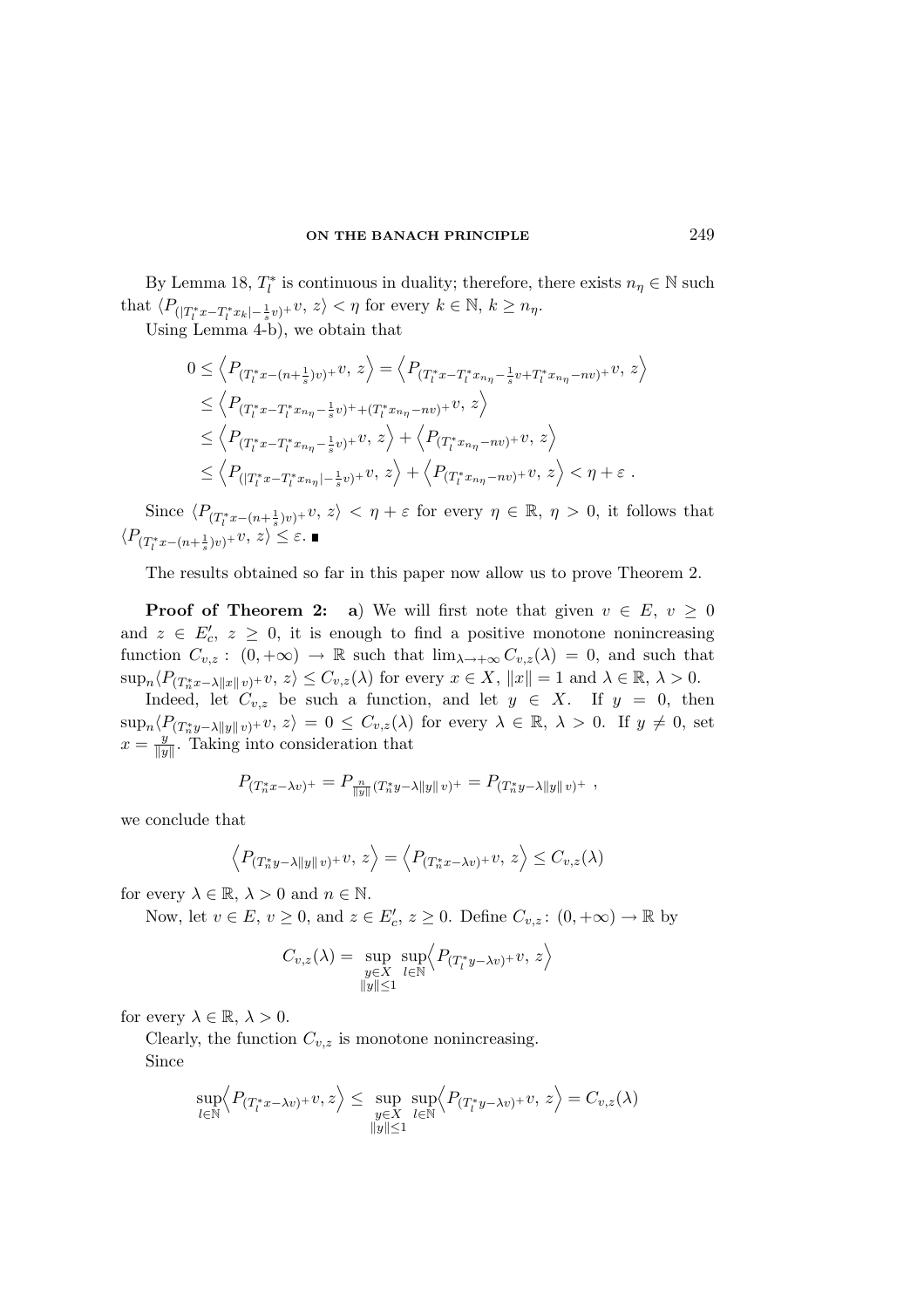for every  $x \in X$ ,  $||x|| = 1$  and for every  $\lambda \in \mathbb{R}$ ,  $\lambda > 0$ , it follows that the function  $C_{v,z}$  satisfies all the required properties provided that we prove that  $\lim_{\lambda \to +\infty} C_{v,z}(\lambda) = 0.$ 

Since  $C_{v,z}$  is a monotone nonincreasing function, it is obvious that in order to prove that  $\lim_{\lambda \to +\infty} C_{v,z}(\lambda) = 0$ , it is enough to show that for every  $\varepsilon > 0$ , there exists  $\rho > 0$  such that  $C_{v,z}(\rho) \leq \varepsilon$ .

To this end, let  $\varepsilon > 0$ , and set  $\varepsilon' = \frac{\varepsilon}{2}$  $\frac{\varepsilon}{2}$ .

As in Lemma 20, set  $\mathcal{B}_{l,n}(\varepsilon') = \{x \in X \mid \langle P_{(T_l^*x - nv)^+} v, z \rangle \leq \varepsilon' \}$  for every  $l \in \mathbb{N}$ and  $n \in \mathbb{N}$ ; also set  $\mathcal{A}_n(\varepsilon') = \{x \in X \mid \langle P_{(T_l^*x - nv)^+} v, z \rangle \le \varepsilon'$  for every  $l \in \mathbb{N}\}$  for every  $n \in \mathbb{N}$ .

Clearly,  $\mathcal{A}_n(\varepsilon') = \bigcap_{l \in \mathbb{N}} \mathcal{B}_{l,n}(\varepsilon')$  for every  $n \in \mathbb{N}$ ; by Lemma 20, the sets  $\mathcal{B}_{l,n}(\varepsilon')$ ,  $l \in \mathbb{N}, n \in \mathbb{N}$ , are closed, so  $\mathcal{A}_n(\varepsilon')$  is a closed set for every  $n \in \mathbb{N}$ .

By Lemma 19,  $X = \bigcup_{n \in \mathbb{N}} A_n(\varepsilon')$ ; thus, by the Baire category theorem, at least one of the sets  $A_n(\varepsilon')$ ,  $n \in \mathbb{N}$ , has nonempty interior. Accordingly, there exist  $n \in \mathbb{N}, x_0 \in X$ , and  $\delta > 0$  such that  $x \in \mathcal{A}_n(\varepsilon')$  whenever  $x \in X$ ,  $||x - x_0|| < \delta$ .

Thus,  $\langle P_{(T_l^*(x_0+\delta y)-nv)}+v, z\rangle \leq \varepsilon'$  for every  $l \in \mathbb{N}$  and  $y \in X$ ,  $||y|| \leq 1$ . Set  $\rho = \frac{2n}{\delta}$ .

Taking into consideration that

$$
T_l^* y = \sup_{1 \le k \le l} |T_k y| = \sup_{1 \le k \le l} \left| \frac{1}{\delta} T_k (x_0 + \delta y) - \frac{1}{\delta} T_k x_0 \right| \le
$$
  
 
$$
\le \sup_{1 \le k \le l} \frac{1}{\delta} |T_k (x_0 + \delta y)| + \sup_{1 \le k \le l} \frac{1}{\delta} |T_k x_0| = \frac{1}{\delta} T_l^* (x_0 + \delta y) + \frac{1}{\delta} T_l^* x_0
$$

for every  $l \in \mathbb{N}$ ,  $y \in X$ , and using Lemma 4-b), we obtain that

$$
\left\langle P_{(T_l^*y - \frac{2n}{\delta}v)^+}v, z \right\rangle = \left\langle P_{(\delta T_l^*y - 2nv)^+}v, z \right\rangle \le \left\langle P_{(T_l^*(x_0 + \delta y) + T_l^*x_0 - 2nv)^+}v, z \right\rangle \le
$$
\n
$$
\le \left\langle P_{(T_l^*(x_0 + \delta y) - nv)^+}v, z \right\rangle + \left\langle P_{(T_l^*x_0 - nv)^+}v, z \right\rangle \le \varepsilon' + \varepsilon' = \varepsilon
$$

for every  $l \in \mathbb{N}$  and  $y \in X$ ,  $||y|| \leq 1$ .

Accordingly,

$$
C_{v,z}(\rho) = \sup_{\substack{y \in X \\ \|y\| \le 1}} \sup_{l \in \mathbb{N}} \left\langle P_{(T_l^* y - \frac{2n}{\delta} v)^+} v, z \right\rangle \le \varepsilon.
$$

b) Assume that  $\mathcal F$  is not a norm closed set in X. Then there exists x in the norm closure of F in X such that the sequence  $(T_n x)_{n\in\mathbb{N}}$  does not converge individually on  $E$ . Then, by Theorem 15, the doubly indexed sequence  $(|T_n x - T_m x|)_{(n,m)\in\mathbb{N}\times\mathbb{N}}$  does not converge individually to zero on E; that is,  $\limsup_{(n,k)}(|T_n x - T_k x| \wedge w) \neq 0$  for some  $w \in E, w \geq 0, w \neq 0$ .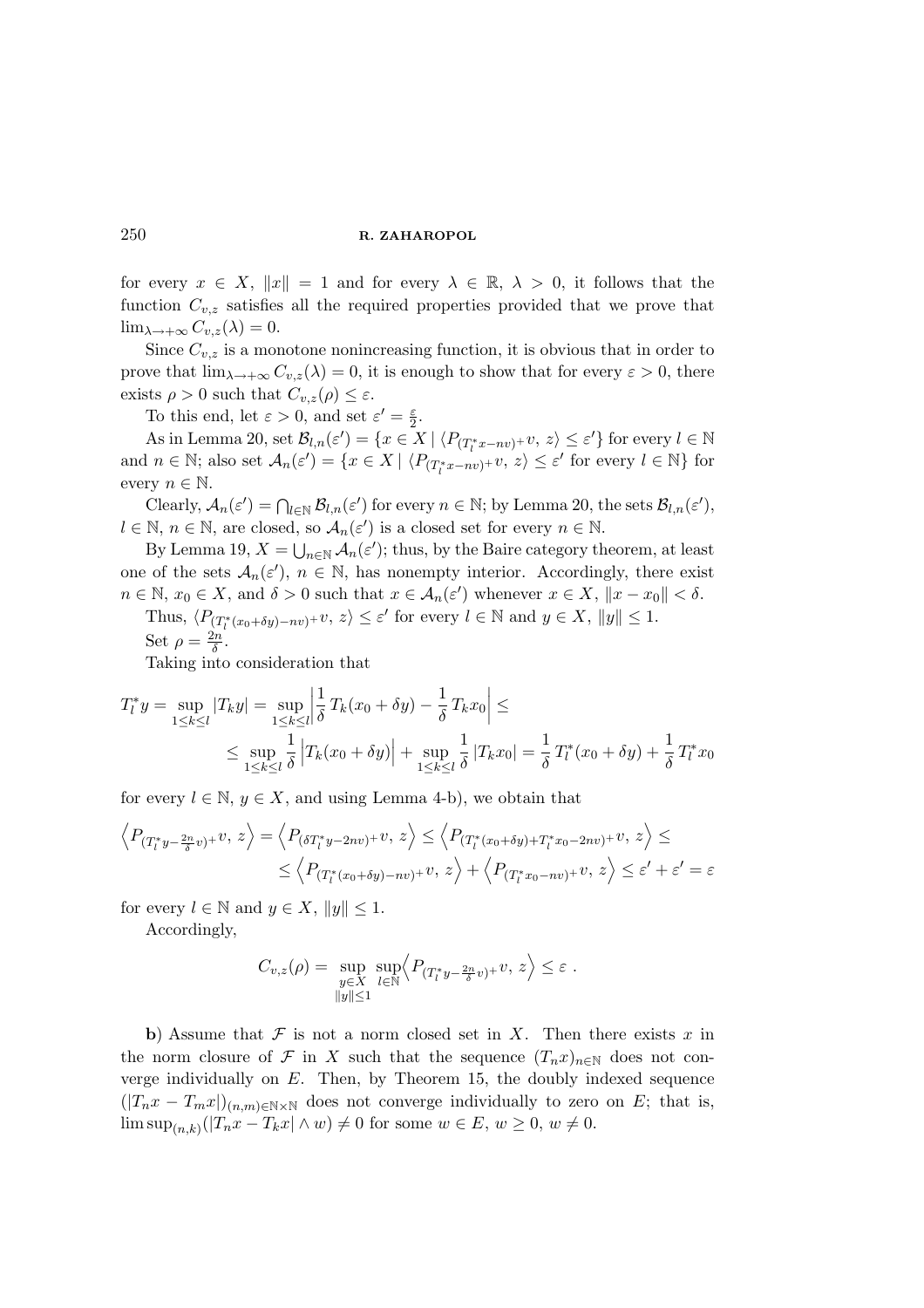Set  $v = \limsup_{(n,k)} (|T_n x - T_k x| \wedge w).$ Since  $0 \le v \le w$ , it follows that

$$
\limsup_{(n,k)} \Big( |T_n x - T_k x| \wedge v \Big) = \limsup_{(n,k)} \Big( |T_n x - T_k x| \wedge w \wedge v \Big)
$$

$$
= \Big( \limsup_{(n,k)} \Big( |T_n x - T_k x| \wedge w \Big) \Big) \wedge v = v.
$$

Accordingly, sup<sub>n≥l</sub>  $k \geq l$  $(|T_n x - T_k x| \wedge v) = v$  for every  $l \in \mathbb{N}$ .

Taking into consideration that  $E$  has property  $P$ , we obtain that there exists  $z \in E'_c, z \geq 0$ , such that  $\langle v, z \rangle \neq 0$ . Set  $\alpha = \langle v, z \rangle$ .

Let  $C_{v,z}$  be the function described at a), and let  $\varepsilon \in \mathbb{R}$ ,  $0 < \varepsilon < \frac{1}{2}$  $\frac{1}{2}$ , be small enough such that  $C_{v,z}(\frac{1}{2\varepsilon}) < \alpha/3$ . Then, there exists  $y \in \mathcal{F}$  such that  $||x - y|| < \varepsilon^2$ .

By Lemma 16, there exists  $l_0 \in \mathbb{N}$  such that  $\langle P_{(\bigvee_{\substack{n=1 \ k \neq l_0}}^t)} \rangle$  $|T_ny-T_ky|-\varepsilon v\rangle+ v, z\rangle <$  $\alpha/3$  for every  $t \in \mathbb{N}, t \geq l_0$ .

Since

$$
\left\langle P_{\left(\left(\bigvee_{k=l_0}^{t} |T_n(x-y)-T_k(x-y)|\right)-\frac{1}{\varepsilon}||x-y||v\right)}+v, z\right\rangle \leq
$$
\n
$$
\leq \left\langle P_{\left(2\left(\bigvee_{k=l_0}^{t} |T_k(x-y)|\right)-\frac{1}{\varepsilon}||x-y||v\right)}+v, z\right\rangle
$$
\n
$$
=\left\langle P_{\left(\left(\bigvee_{k=l_0}^{t} |T_k(x-y)|\right)-\frac{1}{2\varepsilon}||x-y||v\right)}+v, z\right\rangle \leq C_{v,z}\left(\frac{1}{2\varepsilon}\right),
$$

and since

$$
\bigvee_{n=l_0}^{t} |T_n x - T_k x| \leq \bigvee_{n=l_0}^{t} \left( \left| T_n (x - y) - T_k (x - y) \right| + |T_n y - T_k y| \right)
$$
\n
$$
\leq \left( \bigvee_{n=l_0}^{t} \left| T_n (x - y) - T_k (x - y) \right| \right) + \left( \bigvee_{n=l_0}^{t} |T_n y - T_k y| \right)
$$
\n
$$
\leq \left( \bigvee_{k=l_0}^{t} \left| T_n (x - y) - T_k (x - y) \right| \right) + \left( \bigvee_{n=l_0}^{t} |T_n y - T_k y| \right)
$$

for every  $t \in \mathbb{N}$ ,  $t \geq l_0$ , it follows that

$$
\left\langle P_{\left(\left(\bigvee_{k=l_0}^{t} |T_n x-T_k x|\right)-2\varepsilon v\right)}+v,\ z\right\rangle\leq
$$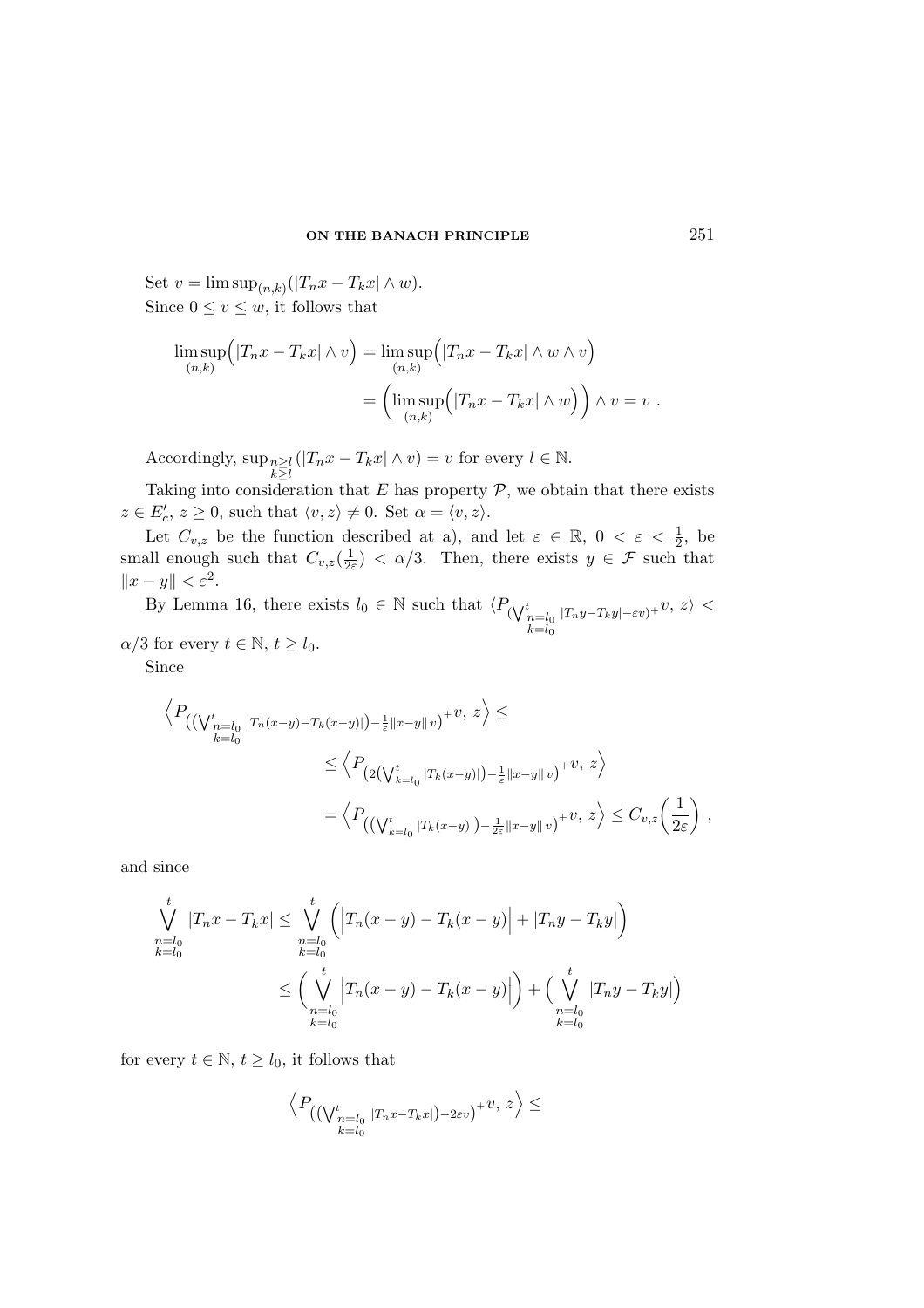$$
\leq \left\langle P_{((\bigvee_{n=l_0}^{t} |T_n(x-y)-T_k(x-y)|)+(\bigvee_{n=l_0}^{t} |T_ny-T_ky|)-2\varepsilon v)}+v, z \right\rangle
$$
\n
$$
\leq \left\langle P_{((\bigvee_{n=l_0}^{t} |T_n(x-y)-T_k(x-y)|)-\varepsilon v)}+((\bigvee_{n=l_0}^{t} |T_ny-T_ky|)-\varepsilon v})+v, z \right\rangle
$$
\n
$$
\leq \left\langle P_{((\bigvee_{n=l_0}^{t} |T_n(x-y)-T_k(x-y)|)-\varepsilon v)}+v, z \right\rangle + \left\langle P_{((\bigvee_{n=l_0}^{t} |T_ny-T_ky|)-\varepsilon v)}+v, z \right\rangle
$$
\n
$$
\leq \left\langle P_{((\bigvee_{n=l_0}^{t} |T_n(x-y)-T_k(x-y)|)-\frac{1}{\varepsilon}||x-y||v)}+v, z \right\rangle + \left\langle P_{((\bigvee_{n=l_0}^{t} |T_ny-T_ky|)-\varepsilon v)}+v, z \right\rangle
$$
\n
$$
< C_{v,z} \left(\frac{1}{2\varepsilon}\right) + \frac{\alpha}{3} < \frac{2\alpha}{3}
$$

for every  $t \in \mathbb{N}, t \geq l_0$ .

Thus,

$$
\sup_{\substack{t \in \mathbb{N} \\ t \ge l_0}} \left\langle P_{\left(\left(\bigvee_{k=l_0}^t |T_n x - T_k x|\right) - 2\varepsilon v\right)} + v, \ z \right\rangle \le \frac{2\alpha}{3} < \alpha \ .
$$

On the other hand, by Lemma 17, we obtain that

$$
\sup_{\substack{t\in\mathbb{N}\\t\geq l_0}}\left\langle P_{\left(\left(\bigvee_{\substack{n=l_0\\k=l_0}}^t|T_nx-T_kx|\right)-2\varepsilon v\right)}+v,\,z\right\rangle=\langle v,z\rangle=\alpha.
$$

We have obtained a contradiction; accordingly, we conclude that  $\mathcal F$  is a norm closed set in  $X$ .

## REFERENCES

- [1] Aliprantis, C.D. and Burkinshaw, O. Locally Solid Riesz Spaces, Academic Press, New York/San Francisco/London, 1978.
- [2] Aliprantis, C.D. and Burkinshaw, O. Positive Operators, Academic Press, New York/London, 1985.
- [3] BANACH, S. Sur la convergence presque partout des fonctionelles linéaires, Bull. Sci. Math., 50(2) (1926), 27–32, 36–43.
- [4] Garsia, A.M. Topics in Almost Everywhere Convergence, Markham, Chicago, 1970.
- [5] Krengel, U. Ergodic Theorems, de Gruyter, Berlin/New York, 1985.
- [6] Luxemburg, W.A.J. and Zaanen, A.C. Riesz Spaces, I, North-Holland, Amsterdam/London, 1971.
- [7] Nakano, H. Ergodic theorems in semi-ordered linear spaces, Ann. Math., 49 (1948), 538–556.